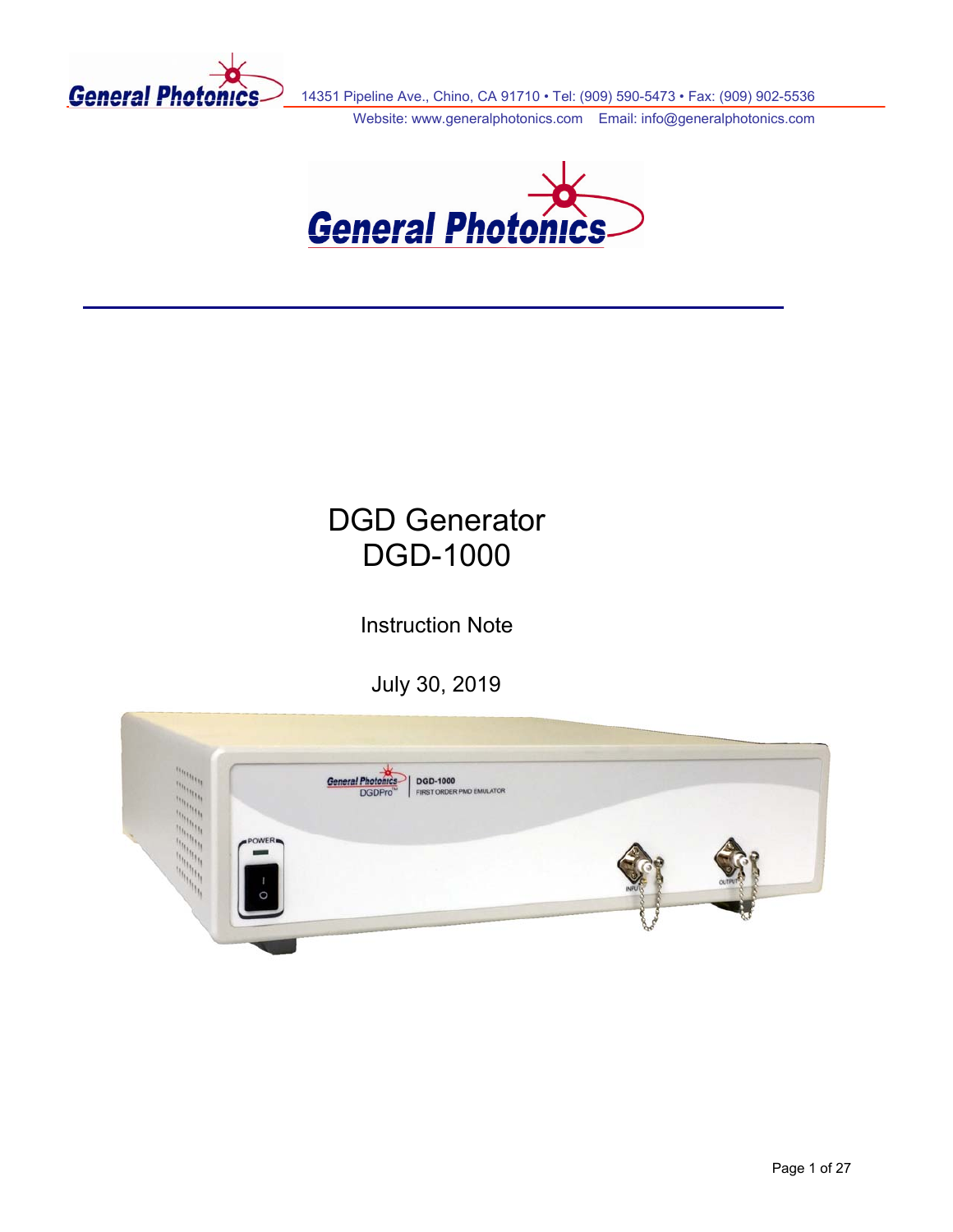

# **Table of Contents**

| $\mathbf{1}$ . |          | 3 |
|----------------|----------|---|
| 2.             |          | 4 |
| 3.             |          | 5 |
| 3.1.           |          |   |
| 3.2.           |          |   |
| 4.             |          | 8 |
| 4.1.           |          |   |
| 4.2.           |          |   |
| 4.3.           |          |   |
| 4.4.           |          |   |
| 4.4.1.         |          |   |
| 4.4.2.         |          |   |
| 4.4.3.         |          |   |
| 4.4.4.         |          |   |
| 4.4.5.         |          |   |
|                | 4.4.5.1. |   |
|                | 4.4.5.2. |   |
| 4.5.           |          |   |
|                |          |   |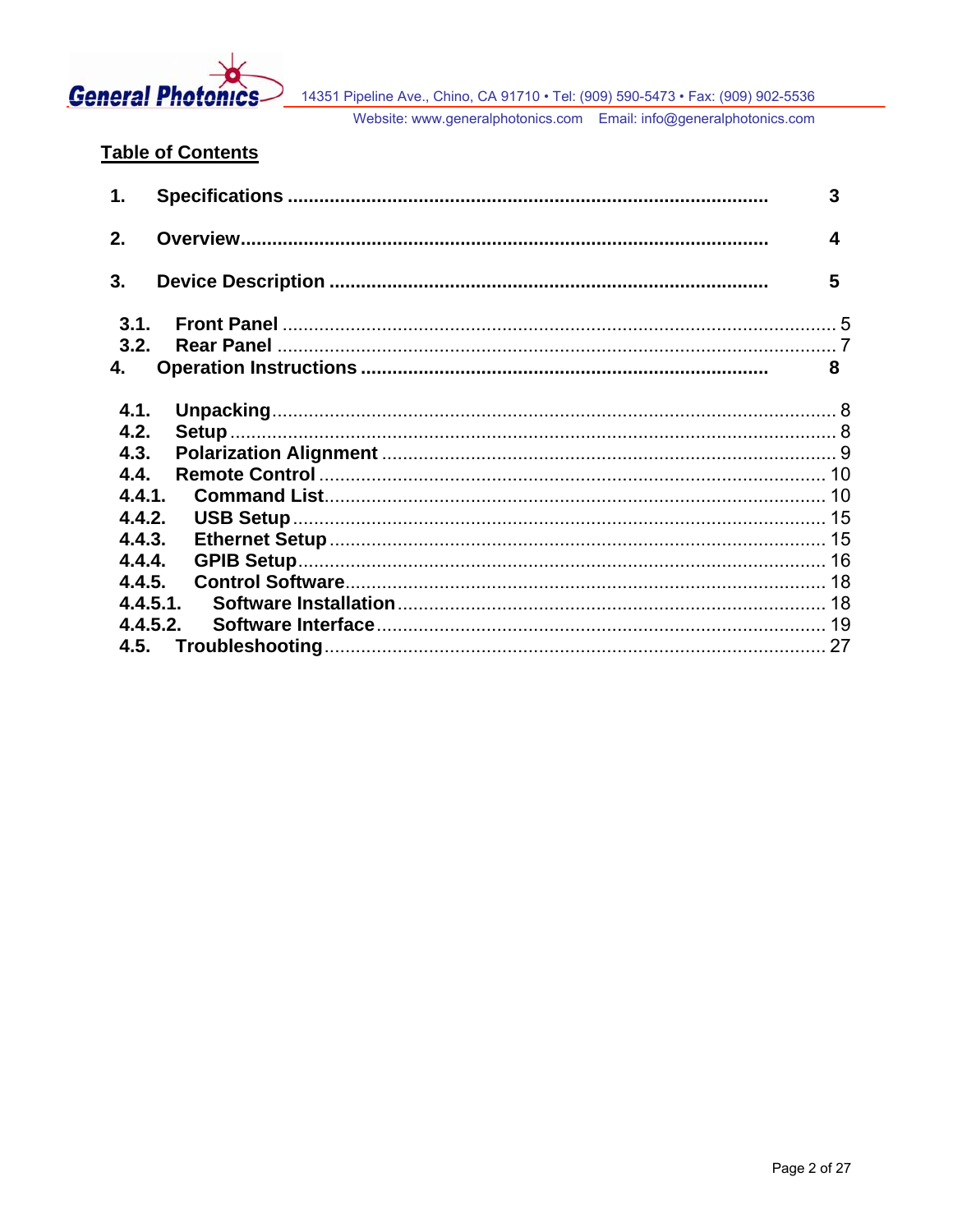<span id="page-2-0"></span>

# **1. Specifications**

| <b>Wavelength Range</b>         | Single band: C band, L band, or O band              |  |  |
|---------------------------------|-----------------------------------------------------|--|--|
|                                 | Dual band: CL                                       |  |  |
| <b>DGD Range</b>                | 0 to 200 ps or 0 to 400 ps                          |  |  |
| <b>DGD Resolution</b>           | 0.2 <sub>ps</sub>                                   |  |  |
| DGD Accuracy <sup>1</sup>       | $\pm$ (0.2 + 2% of DGD) (ps)                        |  |  |
| DGD Repeatability <sup>1</sup>  | $\pm$ (0.2 + 2% of DGD) (ps)                        |  |  |
| <b>DGD Change Rate</b>          | Up to 64 ps/s                                       |  |  |
| IL                              | ≤3.5 $dB$                                           |  |  |
| <b>PDL</b>                      | ≤0.3 dB                                             |  |  |
| <b>Return Loss</b>              | >50 dB                                              |  |  |
| <b>Optical Power Handling</b>   | >300 mW                                             |  |  |
| Input/Output Fiber Type         | <b>SMF-28</b>                                       |  |  |
| <b>Optical Connector Type</b>   | FC/APC, FC/PC, SC/APC, OR SC/PC                     |  |  |
| <b>Operating Temperature</b>    | 0 to 40 $^{\circ}$ C                                |  |  |
| <b>Storage Temperature</b>      | $-20$ to 60 $^{\circ}$ C                            |  |  |
| Power Supply                    | $100 - 240$ VAC, $50 - 60$ Hz                       |  |  |
| <b>Communication Interfaces</b> | USB, GPIB and Ethernet                              |  |  |
| Dimensions                      | 2U, 19" 3/4 rack width 14" (L) x 14" (W) x 3.5" (H) |  |  |

### **Notes:**

1. At  $23 \pm 5^{\circ}$ C.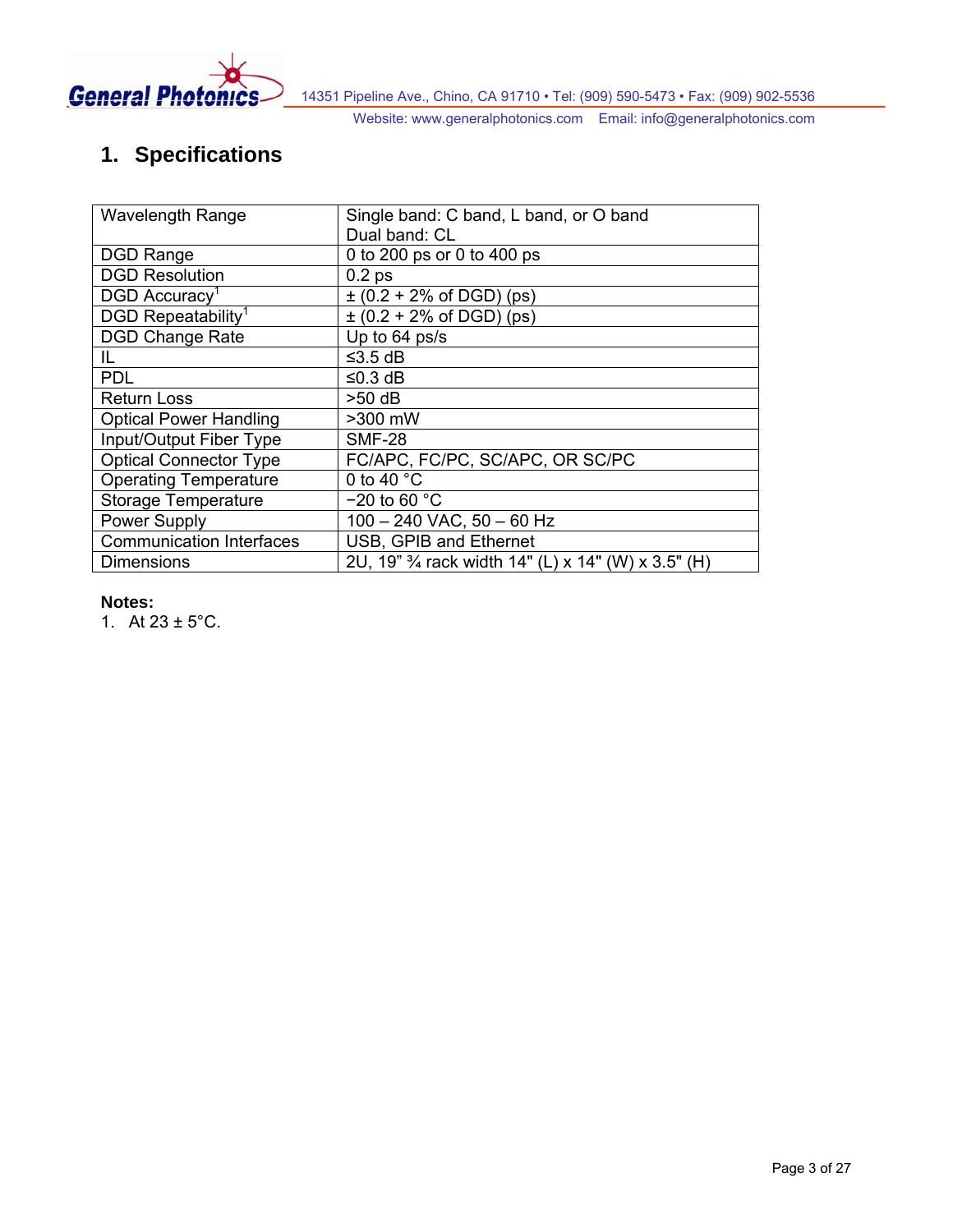<span id="page-3-0"></span>

# **2. Overview**

The DGD-1000 is an instrument designed to generate specific values of differential group delay (DGD), the relative delay between orthogonal polarization components of light, with no second order polarization mode dispersion (PMD). It generates DGD by splitting the input light into its orthogonal polarization components and adding a variable delay to one branch before recombination.



**Figure 1 Schematic diagram of DGD-1000 Red = PM fiber, black = SM fiber** 

<span id="page-3-1"></span>[Figure 1](#page-3-1) shows a schematic diagram of the DGD-1000. The input light first passes through a polarization beam splitter (PBS), which splits it into two orthogonal polarization components. One branch includes a motorized delay line (MDL), which is used to control the relative delay between the two polarization components to generate the specified amount of DGD. The other branch includes a variable optical attenuator (VOA) that is used to balance the loss in the two branches such that the polarization dependent loss (PDL) seen by the input signal is minimized. The two polarization components are recombined by a polarization beam combiner (PBC). Finally, the recombined light passes through a second VOA, which is used to control the overall insertion loss (IL) of the instrument such that the IL is independent of DGD setting.

Both VOAs are factory calibrated to minimize PDL and balance IL at all wavelength and DGD settings. However, the user has the ability to manually add an offset to both VOA settings. This feature can be used both to compensate for drift that can occur over time, and for input polarization alignment, as will be discussed later.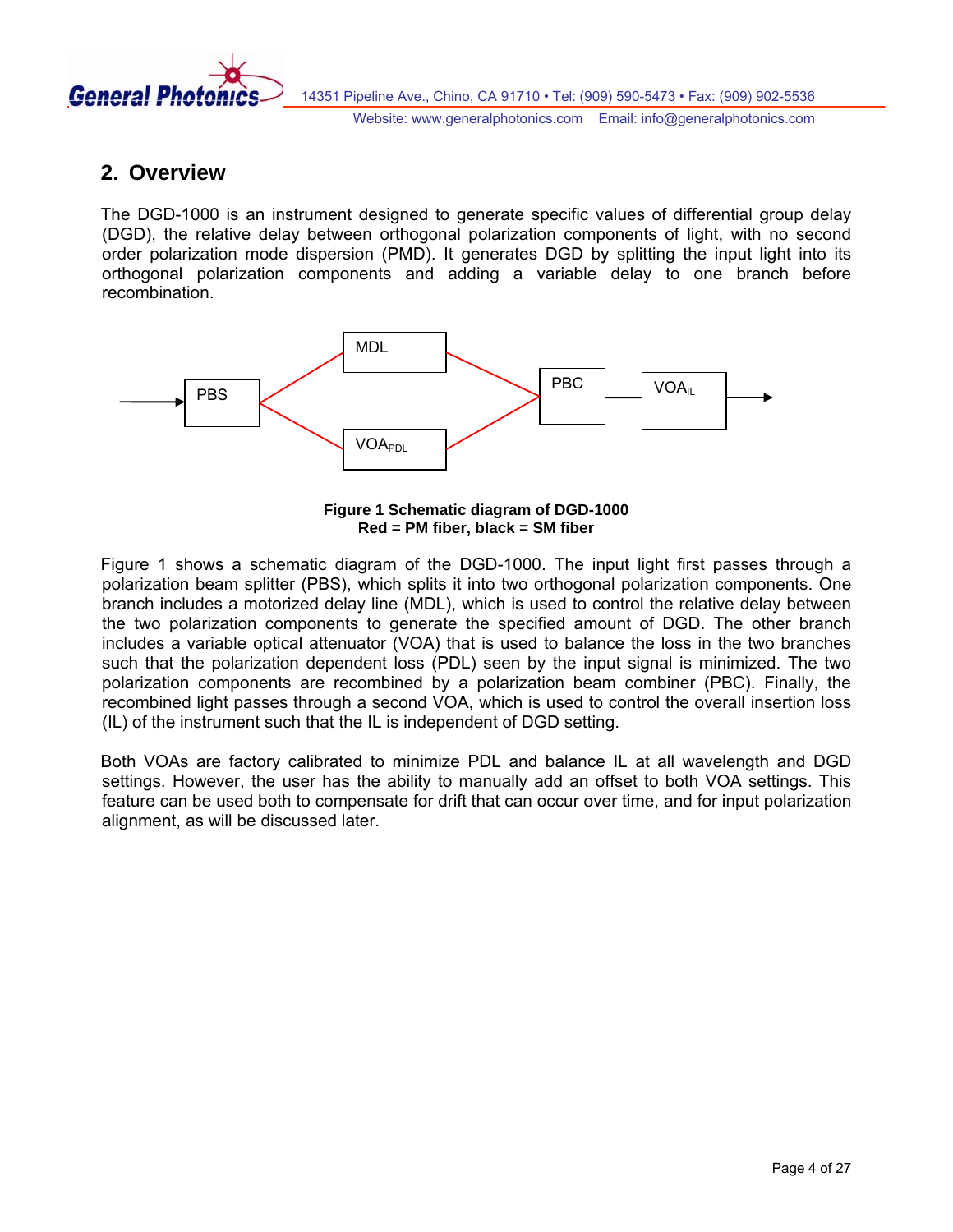<span id="page-4-0"></span>

# **3. Device Description**

# **3.1. Front Panel**

The front panel of the DGD-1000 is shown in [Figure 2.](#page-4-1)



**Figure 2 DGD-1000 front panel** 

#### <span id="page-4-1"></span>Front panel features:

| Power:  | Power on/off switch              |
|---------|----------------------------------|
| Input:  | Adapter for optical fiber input  |
| Output: | Adapter for optical fiber output |

#### Fiber Connectors

The DGD-1000 has two fiber connectors on the front panel to accommodate the input and output optical beams. The front panel adapters are universal connector interfaces (UCI), which feature a male-type adapter top piece that can be removed for direct access to the ferrule end for routine cleaning and maintenance without removing the entire adapter from the panel. This feature helps avoid high insertion loss, high return loss and measurement instability caused by dirty or contaminated connectors. In addition, the DGD-1000's universal interchangeable adapter allows the user to switch to ST, SC, or FC connectors without opening the instrument panel. Although the DGD-1000 is shipped with a customer specified fiber adapter, other interchangeable inserts are available. For additional information on different input fiber adapter inserts, please contact General Photonics.

External fiber connectors should be cleaned using industry standard cleaning methods before connection to the DGD-1000. If this procedure is followed before each connection, the instrument's internal connector ferrules should not need regular cleaning. However, high insertion loss or measurement instability that does not improve after cleaning the external connectors may indicate that the instrument's internal connector ferrules require cleaning.

#### Ferrule Cleaning Procedure

Each connector ferrule is contained in a universal connector interface consisting of a front piece that connects to the external fiber connector, and a base piece that is mounted on the front panel of the instrument, as shown in [Figure 3.](#page-5-0) To clean a connector ferrule, first, make sure no external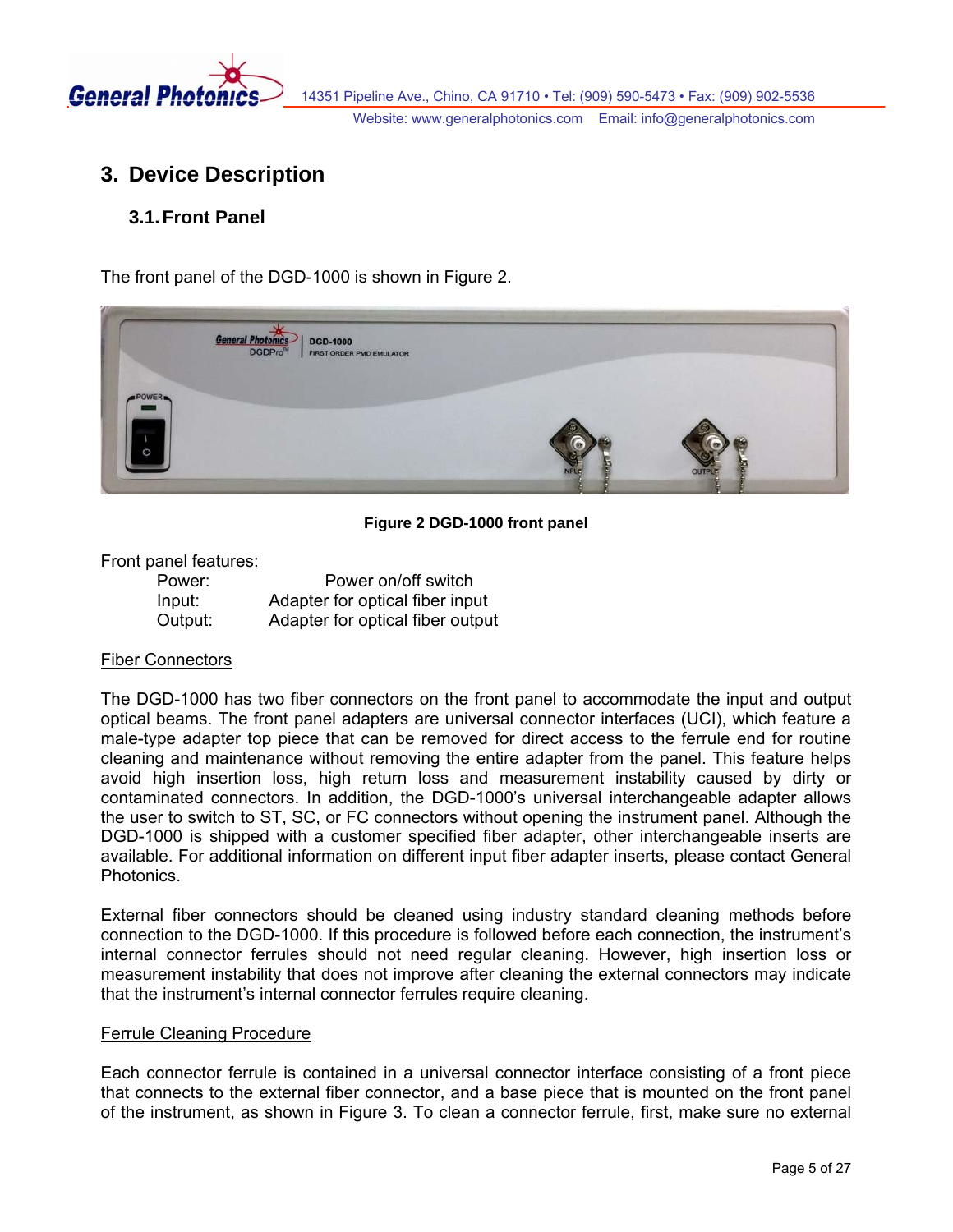

connector is connected to the universal connector interface. Then, using a Phillips screwdriver, remove the two small screws connecting the front and back parts of the adapter, and carefully pull the front flange straight out. (Note: never remove the adapter base from the front panel). The ferrule end should now be exposed. Clean the ferrule using standard cleaning procedures (compressed air or a fresh lint-free tissue and alcohol or other connector-cleaning solvent), taking care to avoid scratching the ferrule surface. Finally, replace the front flange (position it so that the key notch faces up, and the small alignment pin lines up with the hole in the base piece, before pushing it in) and the screws. For frequent measurements, we recommend that the user prepare a patch cord fiber to avoid wear on the internal connector.



<span id="page-5-0"></span>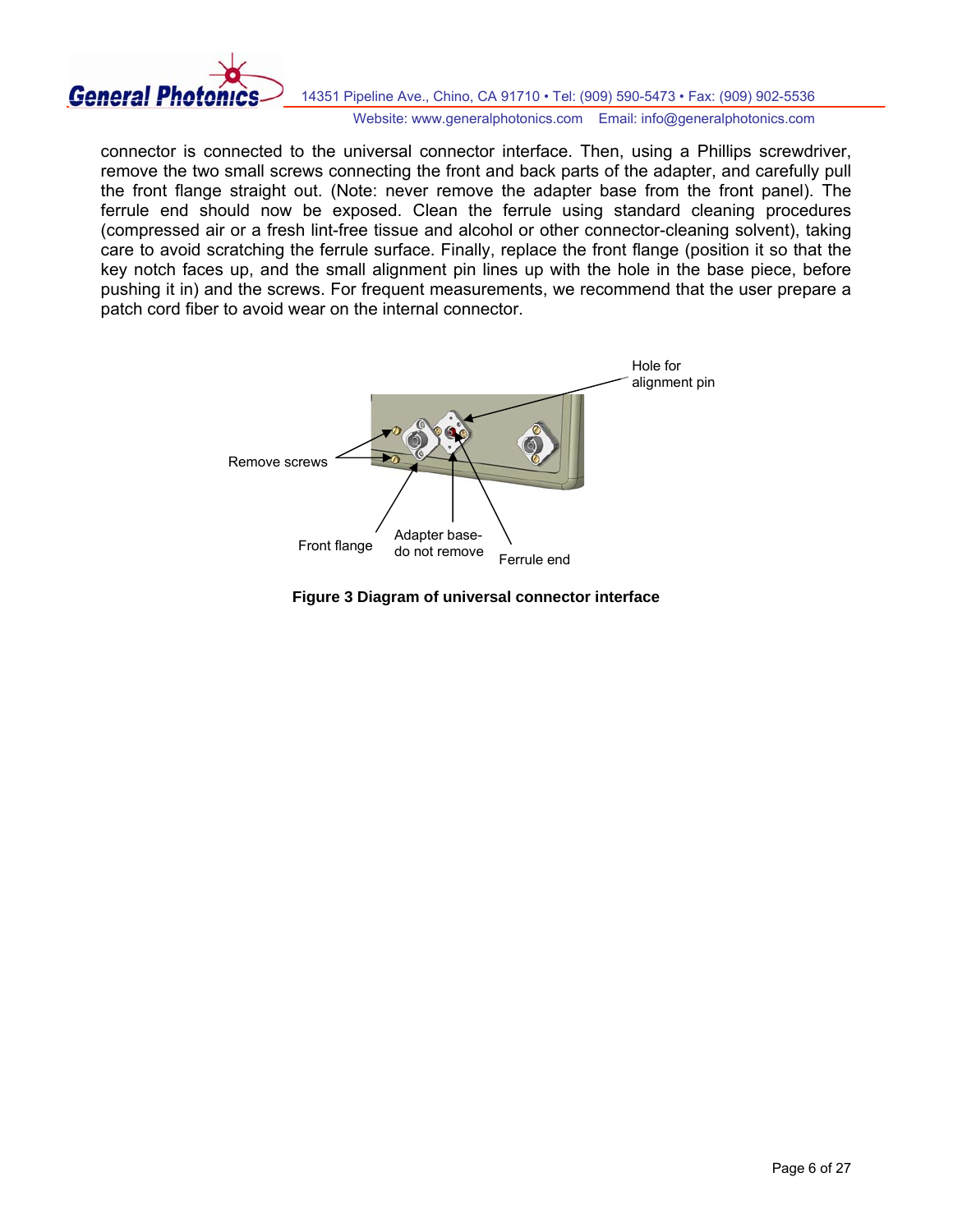<span id="page-6-0"></span>

# **3.2. Rear Panel**

The AC power plug, fuse, and communication interface connectors are mounted on the rear panel, as shown in [Figure 4](#page-6-1).

The DGD-1000 includes USB, Ethernet, and GPIB interfaces for external computer operation of the system. A command list and a LabView based control program are provided.



**Figure 4 Rear panel** 

<span id="page-6-1"></span>Rear Panel Features:

| USB 2.0 interface port  | Line: External AC input connector |
|-------------------------|-----------------------------------|
| Ethernet interface port | Cooling fan                       |
| GPIB interface port     | Chassis ground                    |
| BNC 1: not used         |                                   |
| BNC 2: not used         |                                   |

# **Fuse location:**

[Figure 5](#page-6-2) shows the location of the fuse compartment under the power cord plug. There are two fuses in the compartment- the one in use and a spare. The fuse further inside the compartment is active. The one closer to the compartment opening is the spare.

<span id="page-6-2"></span>Replace the fuse with one with the exact rating of the original.



**Figure 5 Fuse compartment**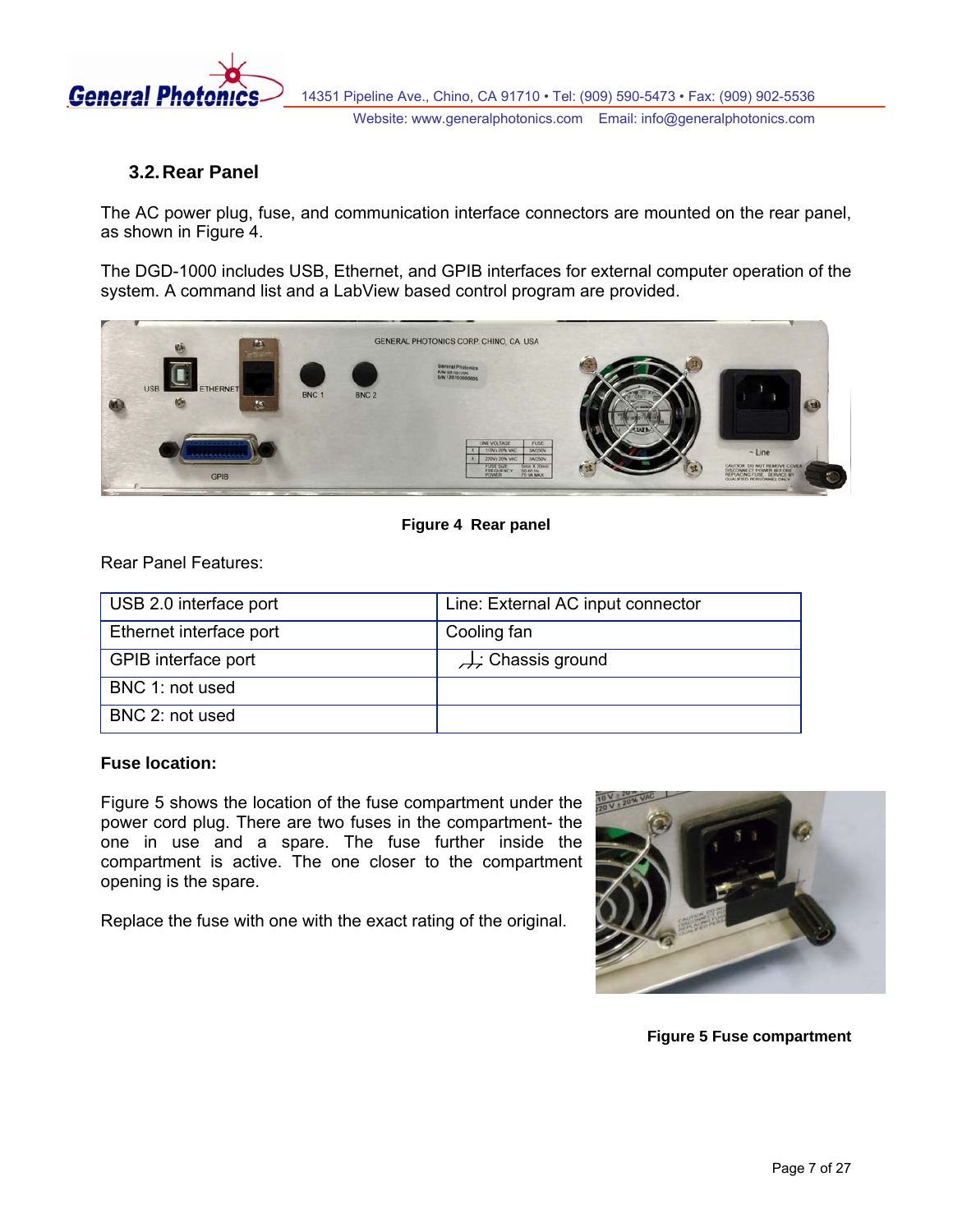<span id="page-7-0"></span>

# **4. Operation Instructions**

# **4.1. Unpacking**

Inspect DGD-1000 for any physical damage due to shipping and transportation. Contact carrier if any damage is found. Check the packing list to see if any parts or accessories are missing.

| Packing List   |             |
|----------------|-------------|
| Item#          | Description |
|                | DGD-1000    |
| $\overline{2}$ | Power cord  |
| 3              | USB cable   |
| 4              | User guide  |
| 6              | Software cd |

# **4.2. Setup**

- 1. Place the DGD-1000 on a stable surface. An optical table is not required, but for best results, the instrument should be kept stationary, away from possible sources of vibration such as strong fans. Because this instrument operates by separating and then recombining the orthogonal polarization components of light, it is very susceptible to polarization instability caused by mechanical vibration.
- 2. Connect power cord and plug it into wall receptacle. Make sure the ground pin of the power cord is connected to earth ground.
- 3. Connect the DGD-1000 to the control computer via the desired remote control interface (USB, Ethernet, or GPIB).
- 4. Connect input and output fibers. Make sure laser source is turned off while cleaning connectors and making connections. It is also advisable to fix SM fibers in place during testing, for example, by taping them down to the testing surface and keeping them away from fans, etc.
- 5. Power on the instrument. It will start up in the most recently used DGD setting.

### A note regarding DGD resets:

A DGD reset reestablishes the home position of the MDL and sets the MDL to the setting corresponding to DGD = 0. If the same DGD setting is being used for testing in consecutive testing sessions over a few days or so, it is not necessary to perform a reset when the DGD-1000 is powered back on. However, in order to maintain the specified DGD accuracy, it is recommended that a reset be performed before the first use of the instrument, after extended periods of non-use, or after testing sessions with many changes in DGD settings.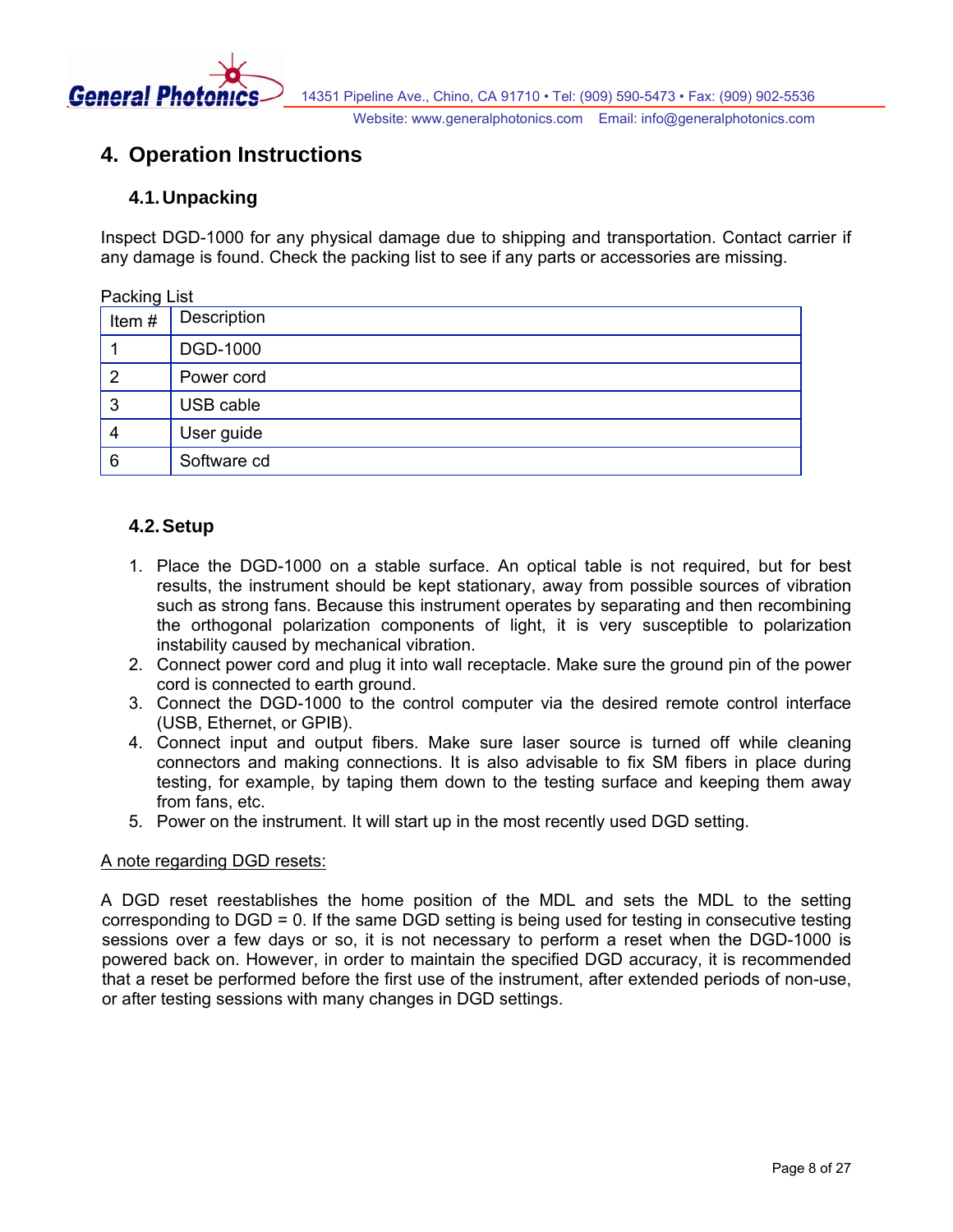<span id="page-8-0"></span>

# **4.3. Polarization Alignment**

The worst-case effect on an input signal at any DGD setting will occur when the polarization of the input signal is split equally between the slow and fast axes of the DGD generator. Since the input fiber of the DGD-1000 is SM, light of any state of polarization (SOP) can enter it.

The SOP of the input light can be aligned for worst-case effect using the following procedure.



**Figure 6 Setup for polarization alignment**

<span id="page-8-1"></span>Assemble the setup shown in [Figure 6.](#page-8-1) Fix the fibers between the light source and the DGD-1000 in place.

For a single polarization signal:

- 1. Set the DGD-1000's PDL offset value to 2 dB.
- 2. Adjust the manual polarization controller to find the maximum and minimum output powers from the DGD-1000. Record these values.
- 3. Adjust the manual polarization controller until the output power is halfway between the maximum and minimum output powers.
- 4. Set the DGD-1000's PDL offset back to zero.
- 5. Use this condition for worst-case DGD testing.

This procedure can also be used to find the worst-case input SOP condition for a dual-polarization signal. However, the power of the two polarization inputs must be imbalanced during SOP adjustment.

- 1. Adjust the power of the two input signals such that there is at least a 4 dB difference between them.
- 2. Set the DGD-1000's PDL offset value to 2 dB.
- 3. Adjust the manual polarization controller to find the maximum and minimum output powers from the DGD-1000. Record these values.
- 4. Adjust the manual polarization controller until the output power is halfway between the maximum and minimum output powers.
- 5. Set the DGD-1000's PDL offset back to zero.
- 6. Adjust the power of the two input signals so that they are equal.
- 7. Use this condition for worst-case DGD testing.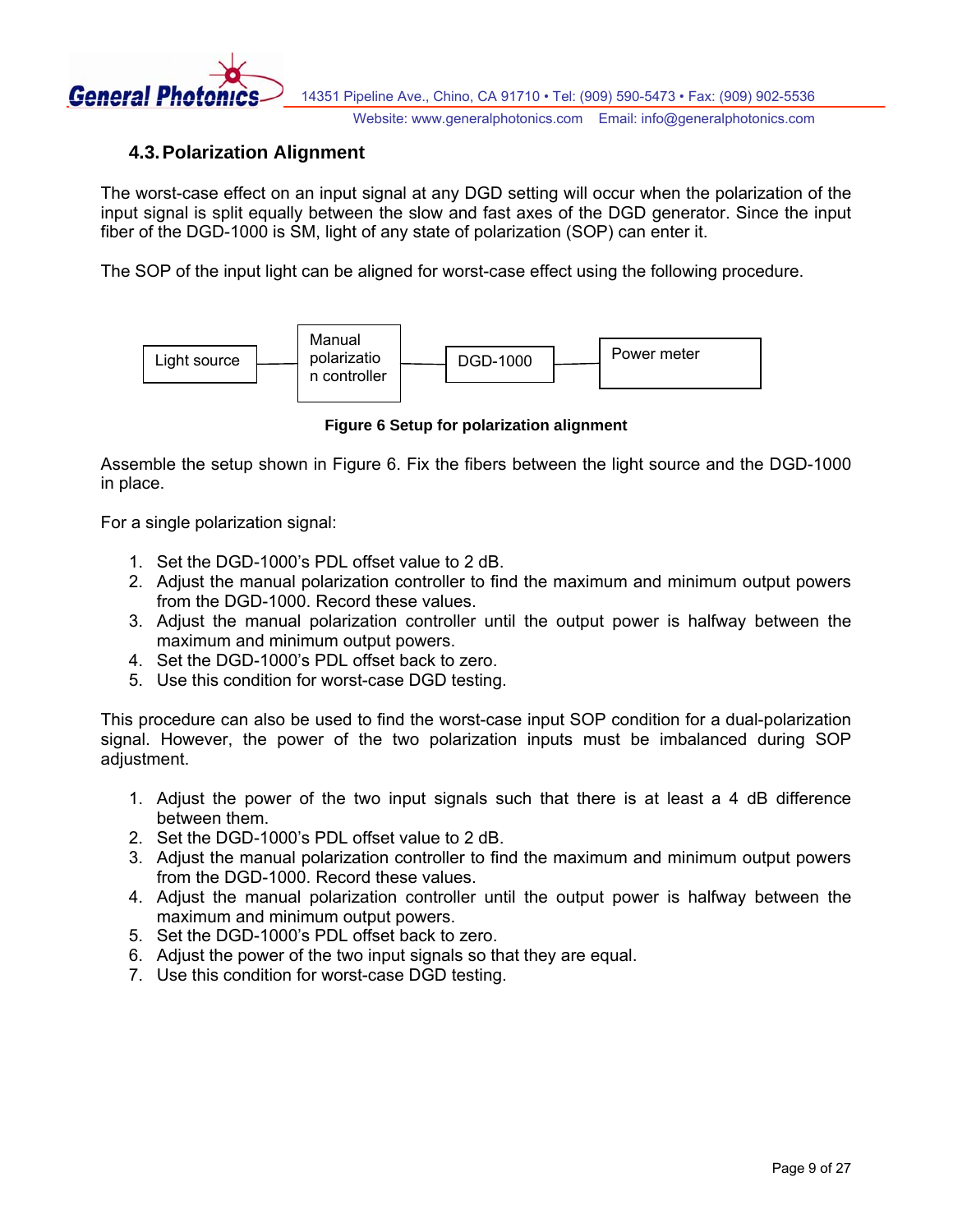<span id="page-9-0"></span>

# **4.4. Remote Control**

General Photonics provides a test program for remote control of the DGD-1000. The control software is included on the accompanying cd. The following sections include the remote control command list, setup for different control interfaces, and installation and application procedures for the control software.

#### **4.4.1. Command List**

The commands and responses listed below are the same for all communication protocols: USB, Ethernet, and GPIB.

Command Notes:

- 1. Each command sequence can be queried by using "?" in place of set parameters to check the command's current parameter settings. There is no space between the command sequence and "?".
- 2. There is a space between a command sequence and a set parameter. Settable parameters are listed in the table using triangular brackets  $\leq$   $\geq$ .
- 3. Command segments listed in the table in square brackets [ ] are optional; they are included for human interpretability.
- 4. Many command segments can be written out as full words or in predefined abbreviated forms consisting of 3 or 4 letters. The abbreviated commands are capitalized in the command sequences listed in the table. E.g. the error code query command can be written out as :SYSTem:ERRor? or :SYST:ERR? or :ERR? (since the first part is optional).
- 5. Multiple commands can be concatenated in one string, using semicolons as separators, up to a limit of 128 characters per string.
- 6. An end-of-string (EOS) is required to execute a complete command string, the EOS can be configured as Line Feed (LF), Carriage Return (CR), or both (LF+CR).
- 7. If the instrument beeps after a command is sent, check the EOS setting to make sure it matches the format of the command being sent. Also, check that the command is correctly formatted before resending.
- 8. If the instrument does not carry out a command and does not beep, it may not have received the EOS character. Make sure that the command string ends with the correct EOS. The default EOS is CR + LF (0D 0A in HEX).
- 9. Since the DGD-1000 uses a mechanical motorized delay line to change DGD settings, it can take some time to move between DGD settings that are far apart. The DGD-1000 will not recognize or implement a new command until execution of the previous command has been completed. The query \*OPC? can be used to determine whether an operation is complete. Once the instrument responds to \*OPC? with "1", then the next command can be sent.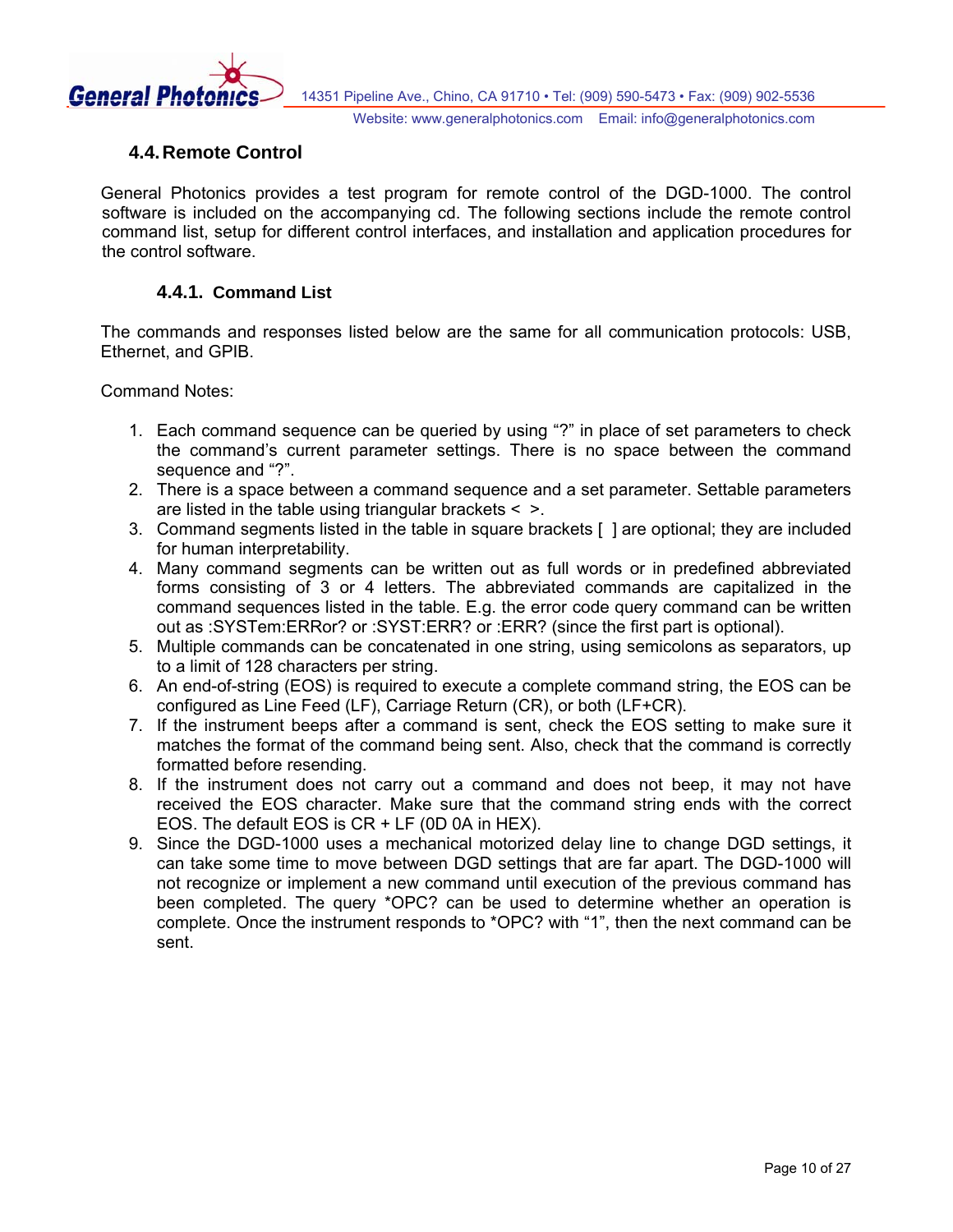

# **SCPI Common Commands and Queries (GPIB specific)**

These commands are common to all GPIB-enabled devices.

| Command | <b>Parameters</b> | Response                            | <b>Description</b>                             |
|---------|-------------------|-------------------------------------|------------------------------------------------|
| *IDN?   |                   | <company>,</company>                | Query the instrument identification.           |
|         |                   | <model>, <serial>,</serial></model> |                                                |
|         |                   | <firmware ver=""></firmware>        |                                                |
| *VER?   |                   | <string></string>                   | Query firmware version.                        |
|         |                   |                                     | (e.g. DGD-1000_V1.0_yymmdd)                    |
| *RST    |                   | <b>NA</b>                           | System reset.                                  |
|         |                   |                                     | Reinitializes system (restarts CPU and         |
|         |                   |                                     | reestablishes MDL home position) and           |
|         |                   |                                     | resets control parameters to default           |
|         |                   |                                     | values.                                        |
|         |                   |                                     | Wavelength<br>1550                             |
|         |                   |                                     | GPIB address 5                                 |
|         |                   |                                     | Ethernet control mode: DHCP                    |
|         |                   |                                     | DGD                                            |
|         |                   |                                     | DGD offset                                     |
|         |                   |                                     | PDL offset<br>0                                |
|         |                   |                                     | IL offset                                      |
|         |                   |                                     | $\triangle$ DGD rate<br>$5 (= 32 \text{ps/s})$ |
| *OPC?   |                   | 0 or 1                              | Operation Complete query.                      |
|         |                   |                                     | 1: operation complete.                         |
|         |                   |                                     | 0: operation in process.                       |
|         |                   |                                     | This query is used to verify that the          |
|         |                   |                                     | previous operation is complete before          |
|         |                   |                                     | sending a new command.                         |

# **System Information**

These commands query system information.

| <b>Command Sequence</b> | <b>Parameters</b> | <b>Description/Example</b>                                                                                                                                                                 |
|-------------------------|-------------------|--------------------------------------------------------------------------------------------------------------------------------------------------------------------------------------------|
| [:SYSTem]:ERRor?        |                   | Return error sequence, 20 error messages<br>max, errors read out in LIFO sequence.<br>Sending this query clears the error buffer.<br>The response is "NA" if the error buffer is<br>empty. |
| :CALibration:DATE?      |                   | Query the instrument's calibration date.                                                                                                                                                   |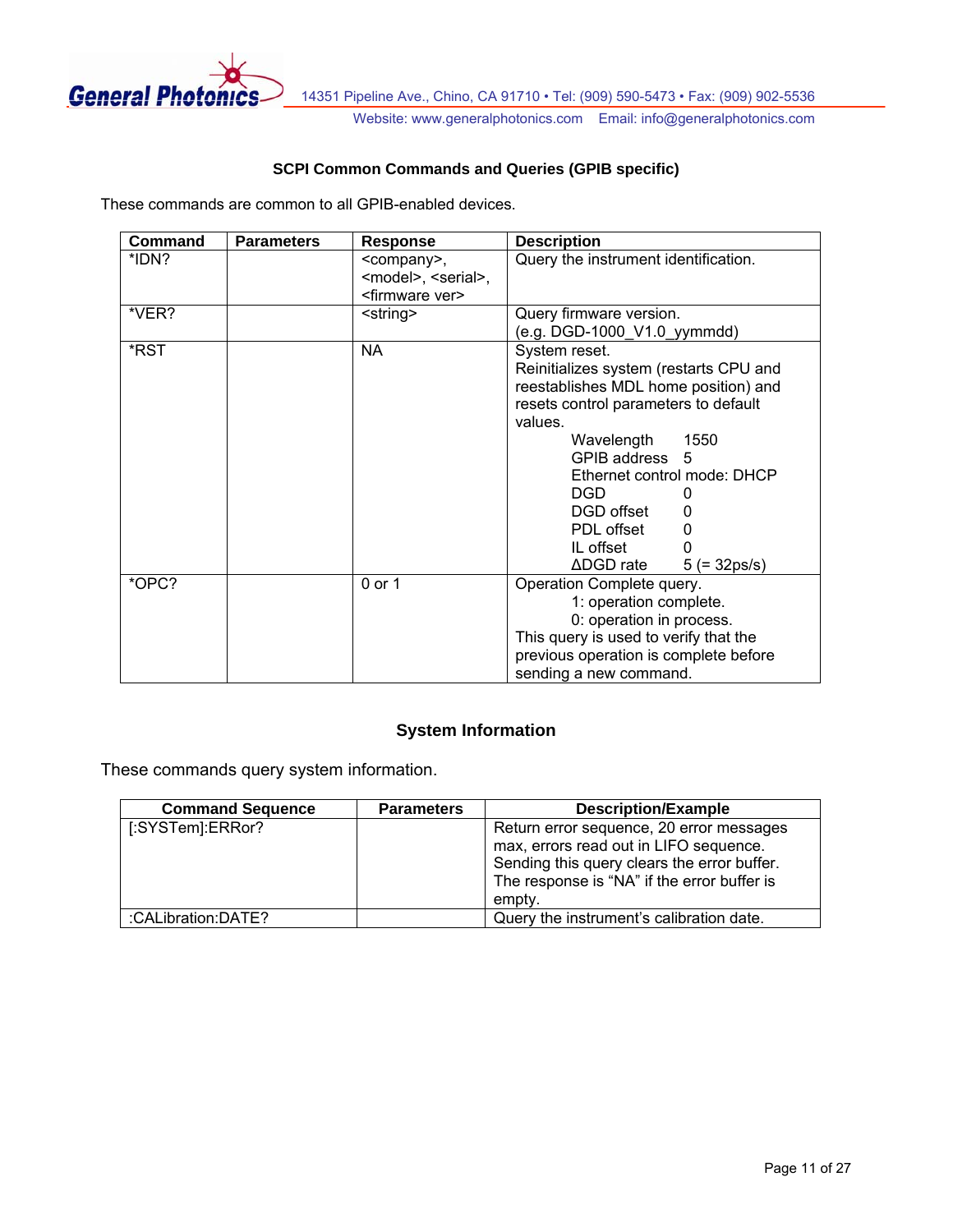

### **Communication Setup**

These commands cover communication related settings.

| [:SYSTem]:TERMinator:EOS | $<$ LF  CR  RL $>$    | Set/query End Of String (EOS) setting.<br>CR: carriage return (0x0D)<br>LF: line feed (0x0A)<br>RL: CR+LF (0D 0A)<br>The EOS setting command must be sent<br>using the current EOS setting. The new<br>setting affects all subsequent commands and<br>queries.<br>Ex: :SYST:TERM:EOS RL |
|--------------------------|-----------------------|-----------------------------------------------------------------------------------------------------------------------------------------------------------------------------------------------------------------------------------------------------------------------------------------|
| [:SYSTem]:GPIB:ADDRess   | $\leq$ integer $\geq$ | Set/query GPIB address.<br>Range: 0 to 30.<br>Factory setting: 5<br>Ex: :SYST:GPIB:ADDR 10                                                                                                                                                                                              |
| [:SYSTem]:NET:IP         | $\le$ string $\ge$    | Set/query IP address.<br>Ex: :SYST:NET:IP 192.168.1.122                                                                                                                                                                                                                                 |
| [:SYSTem]:NET:MASK       | $\le$ string $\ge$    | Set/query net mask.<br>Ex: :SYST:NET:MASK 255.255.255.0                                                                                                                                                                                                                                 |
| [:SYSTem]:NET:GWAY       | $\le$ string $\ge$    | Set/query gateway address.<br>Ex: :SYST:NET:GWAY 192.168.1.1                                                                                                                                                                                                                            |
| [:SYSTem]:NET:NSERver    | $\le$ string $\ge$    | Set/query nameserver.<br>Ex: :SYST:NET:NSER 206.13.30.12                                                                                                                                                                                                                                |
| [:SYSTem]:NET:MODE       | < SIP   DHCP>         | Set/query Ethernet mode<br>(Static or Dynamic)<br>Ex: :SYST:NET:MODE DHCP                                                                                                                                                                                                               |

Note: NET commands (IP, MASK, GWAY, NSERver) are used to set parameters for static IP addressing. However, the query versions will return values for either static or dynamic IP depending on MODE setting.

#### **Control Commands**

This set of commands allows the user to access the basic functions of the DGD-1000.

#### **Wavelength**

The DGD-1000 is calibrated to automatically adjust the settings of both VOAs to minimize the PDL and to keep the IL constant at all DGD settings. However, there is some wavelength dependence, so the calibrations take the operating wavelength into account. The wavelength setting is used to ensure that the correct calibrations for the VOAs are used.

#### DGD Control

The DGD-1000 uses an MDL in one branch of the optical path to control the relative delay. The user only has to specify the DGD setting. The instrument automatically selects and implements the corresponding MDL position setting.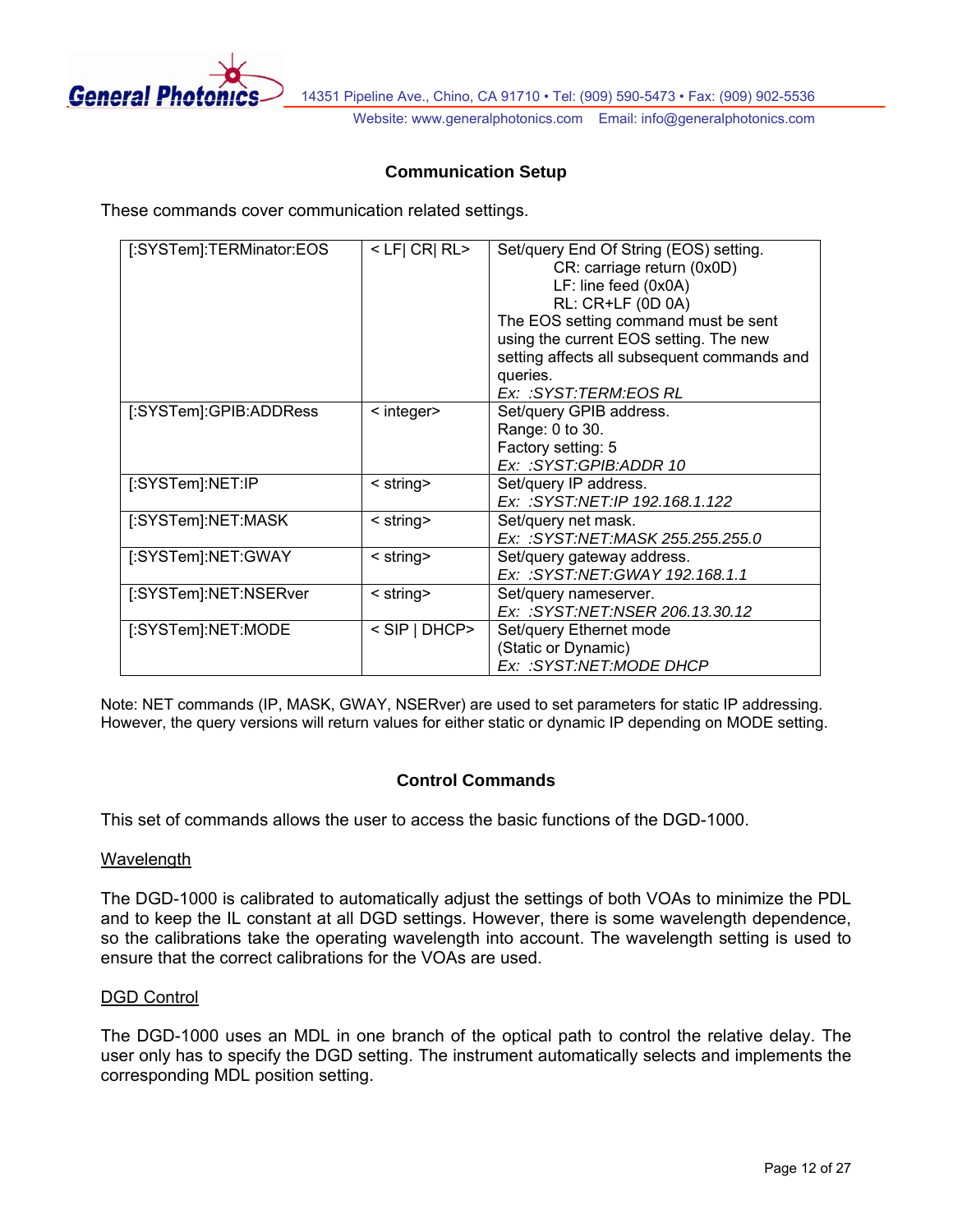

#### DGD Reset

The DGD reset function runs the MDL through an initialization process during which it establishes the home (zero) position of the MDL and then sets the DGD to zero. When running tests that require accurate DGD and involve multiple DGD settings, it is advisable to periodically reestablish the zero position of the MDL. A DGD reset should also be performed before testing if the instrument has not been used for an extended period of time.

#### Offset Commands

The DGD-1000 has 3 offset controls.

The DGD offset is used to balance the delay in the two branches of the optical path. The optical paths are balanced during assembly such that when it is shipped, the optical delay in the two branches is equal when the DGD setting is zero. However, over time or depending on operating conditions, it is possible for the optical delay in one or both paths to diverge from their original values. The DGD offset command allows the user to manually adjust the delay offset to rebalance the optical paths. For example, if the measured delay does not match the DGD-1000's delay setting, the user can adjust the delay offset until the measured delay equals the delay setting.

The PDL offset is used to minimize the PDL generated by the DGD-1000. PDL occurs when there is a differential in loss in the two branches of the optical path following the PBS. The VOA in the branch without the MDL (see [Figure 1\)](#page-3-1) is used to make the loss in that path equal to the loss in the path with the MDL so that the two polarization components of light experience the same loss at any DGD setting. The settings of this VOA are factory calibrated for minimum PDL. However, there are times when the user might want to manually adjust the PDL. For example:

- 1. Manual calibration: If losses in the two branches diverge over time; the PDL offset can be used to rebalance them by adjusting the PDL offset to minimize the PDL.
- 2. Polarization alignment: As described in section 4.3, the PDL offset can be used to intentionally generate some PDL to enable the user to use the output power as a metric to adjust the input polarization state of the signal to achieve the worst-case PMD effect from any particular DGD setting.
- 3. PDL generation: The DGD-1000 can be used as a variable PDL generator by setting the DGD to zero and adjusting the PDL offset to achieve the desired PDL value.

The IL offset is used to control the IL of the DGD-1000. The VOA following the PBC (see [Figure 1\)](#page-3-1) is used to adjust the loss to keep the total IL of the DGD-1000 constant as the DGD setting changes. The VOA settings are factory calibrated to do this. However, over time, the losses can drift. The IL offset command allows the user to manually add an offset to the setting of the second VOA to offset this drift.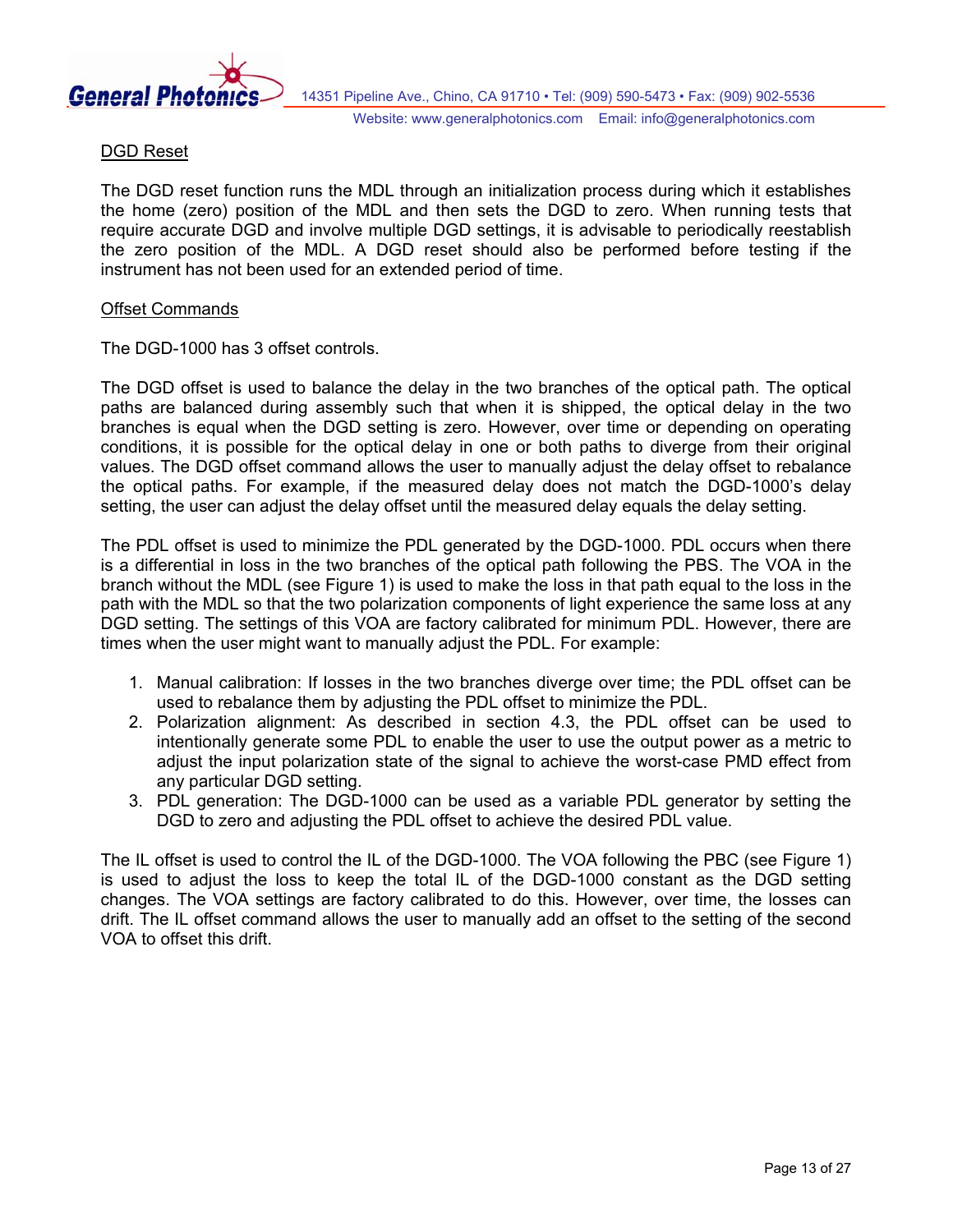

| <b>Command Sequence</b>  | <b>Parameters</b> | <b>Description/Example</b>                     |
|--------------------------|-------------------|------------------------------------------------|
| [:CONTrol]:STATus:PRESet |                   | Resets control parameters to default values:   |
|                          |                   | Wavelength<br>1550                             |
|                          |                   | DGD offset<br>0                                |
|                          |                   | PDL offset<br>0                                |
|                          |                   | IL offset                                      |
|                          |                   | $\triangle$ DGD rate<br>$5 (= 32 \text{ps/s})$ |
| [:CONTrol]:WAVElength    | < float>          | Set/query wavelength setting.                  |
|                          |                   | Setting saved to memory.                       |
|                          |                   | Unit: nm                                       |
|                          |                   | Range: 1520 to 1620 nm.                        |
|                          |                   |                                                |
|                          |                   | Default: 1550                                  |
| [:CONTrol]:DGD           | <float></float>   | Set/query DGD setting.                         |
|                          |                   | DGD unit: ps                                   |
|                          |                   | Range: 0 to 200 ps.                            |
|                          |                   | Setting stored in memory.                      |
| [:CONTrol]:DGD:RESEt     |                   | Reset DGD. Reestablish MDL home position,      |
|                          |                   | then move MDL to position corresponding to     |
|                          |                   | DGD=0 ps.                                      |
| [:CONTrol]:DGD:SPEEd     | < string>         | Set/query DGD change speed.                    |
|                          |                   | Setting stored in memory.                      |
|                          |                   |                                                |
|                          |                   | Speed (in ps/s)<br>Setting                     |
|                          |                   | $\mathbf{1}$<br>1                              |
|                          |                   | $\overline{2}$<br>4                            |
|                          |                   |                                                |
|                          |                   | 3<br>8                                         |
|                          |                   | $\overline{4}$<br>16                           |
|                          |                   | 5<br>32 (default)                              |
|                          |                   | $6\phantom{1}$<br>64                           |
|                          |                   |                                                |
|                          |                   | Ex: : CONT: DGD: SPEE 3                        |
|                          |                   | (set speed to 8 ps/s).                         |
| [:CONTrol]:OFFSet:DGD    | <float></float>   | Set/query DGD offset value.                    |
|                          |                   | Value is stored in memory.                     |
|                          |                   | Used to minimize DGD error in case of shift    |
|                          |                   | from calibrated values.                        |
|                          |                   | Unit: ps                                       |
|                          |                   | Range: $-5$ to 5 ps.                           |
|                          |                   | Default value: 0                               |
| [:CONTrol]:OFFSet:PDL    | <float></float>   |                                                |
|                          |                   | Set/query PDL offset value.                    |
|                          |                   | Value is stored in memory.                     |
|                          |                   | Used to minimize PDL in case of shift from     |
|                          |                   | calibrated values.                             |
|                          |                   | Unit: dB                                       |
|                          |                   | Range: -0.5 to 5 dB.                           |
|                          |                   | Default value: 0                               |
| [:CONTrol]:OFFSet:IL     | < float>          | Set/query IL offset value.                     |
|                          |                   | Value is stored in memory.                     |
|                          |                   | Used to balance IL in case of shift from       |
|                          |                   | calibrated values.                             |
|                          |                   | Unit: dB                                       |
|                          |                   | Range: 0 to 5 dB.                              |
|                          |                   | Default value: 0                               |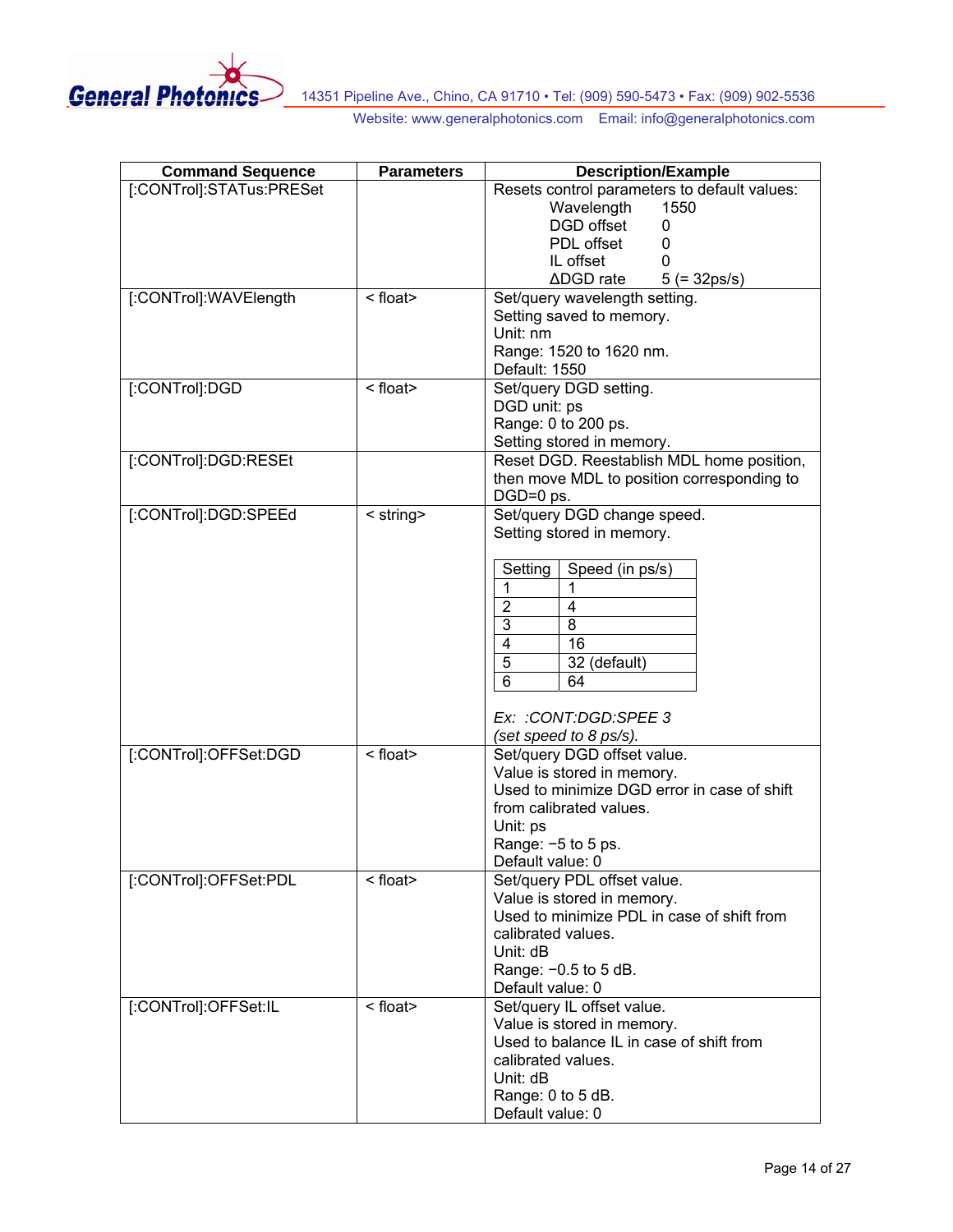<span id="page-14-0"></span>

#### **SCPI Error and Status Codes**

| <b>Error code</b> | <b>Description</b>                       |
|-------------------|------------------------------------------|
| $-100$            | Command error: generic syntax error code |
| $-222$            | Parameter out of range                   |
|                   | No error                                 |

### **4.4.2. USB Setup**

The DGD-1000 uses a USB 2.0 connection and requires a USB driver to be installed.

Running the "setup.exe" file provided with the instrument will install the control program and NI drivers, and will also copy (but not install) the USB drivers to the control computer. USB drivers will be located in the folders "C:\DGD-1000\USB2Driver\CDM v2.12.18 WHQL Certified-32" and "C:\DGD-1000\USB2Driver\CDM v2.12.18 WHQL Certified-64".

To install the USB 2.0 driver, connect the instrument to a USB 2.0 or higher port of the control computer with a compatible USB cable and power it on. In most cases, the first time the instrument is connected to an internet-connected Windows computer and powered on, Windows Update will automatically download and install the necessary driver. This can be verified by using Device Manager. The DGD-1000 should be listed under "Ports (COM & LPT)". If it shows up under "Other Devices", the driver may need to be updated or reinstalled.

To manually update the driver, right click the entry under "Other Devices" and select "Update Driver Software". On the next screen, select "Browse my computer for driver software", then point the locator to the folder containing the driver corresponding to the control computer's operating system (32 or 64 bit). Check the "Include subfolders" box and complete the installation. Once the driver is successfully installed, the DGD-1000 should appear in Device Manager under "Ports (COM & LPT)".

### **4.4.3. Ethernet Setup**

There are two connection configurations for Ethernet control:

- Static IP: the administrator assigns the instrument a fixed IP address. In this mode the instrument can be directly connected to the control PC, as shown in [Figure 7](#page-15-1). For this configuration, a cross-linked network cable must be used.
- Dynamic IP: the DHCP server assigns the instrument an available address when requested. Connect the instrument with a DHCP server (running on router or exchange server), as shown in Figure 8. For this configuration, a standard straight-linked network cable must be used.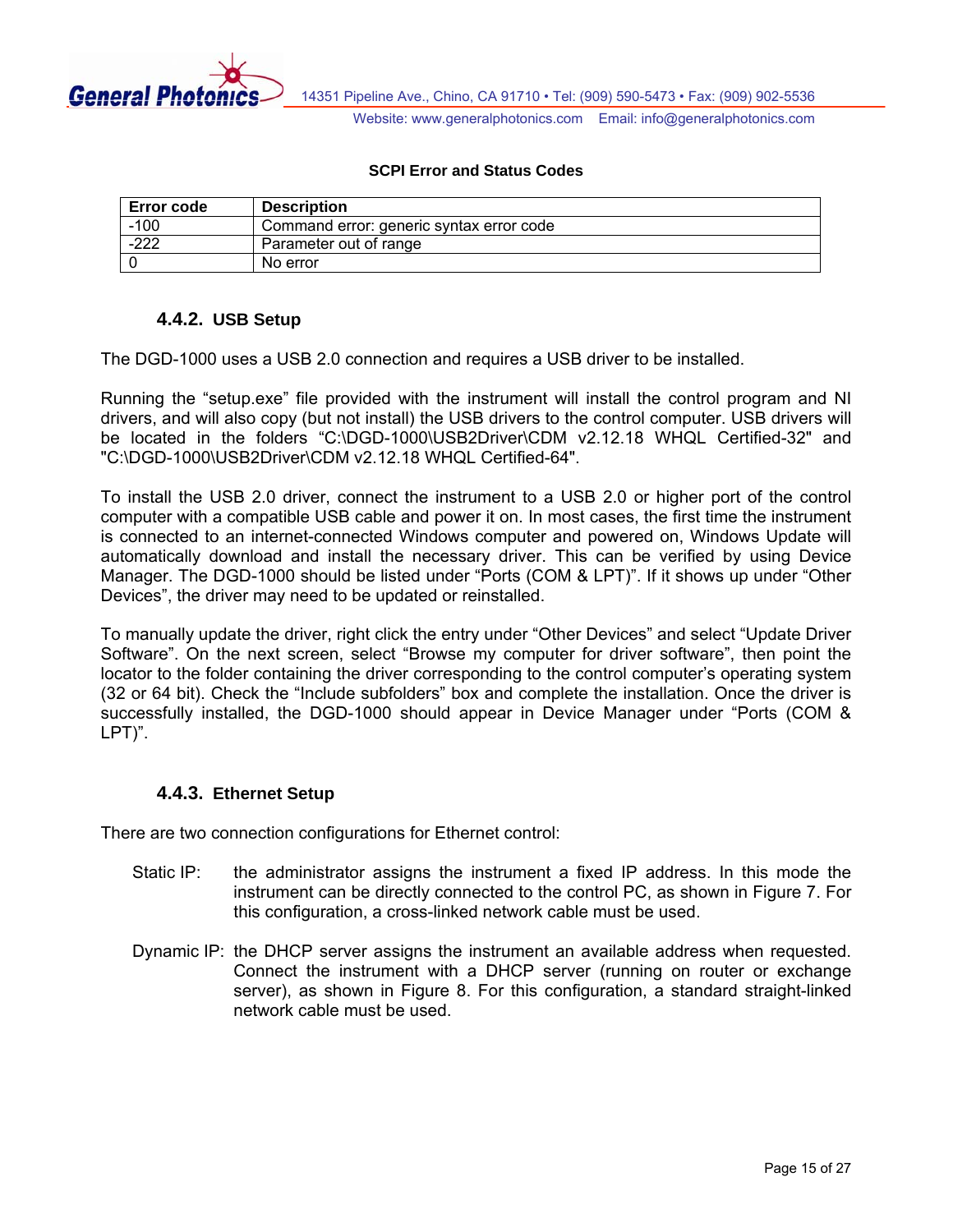<span id="page-15-0"></span>

14351 Pipeline Ave., Chino, CA 91710 • Tel: (909) 590-5473 • Fax: (909) 902-5536

Website: www.generalphotonics.com Email: info@generalphotonics.com



#### <span id="page-15-1"></span>**Figure 7 Direct connection: MPC-201 to PC Figure 8 Connection with DHCP server**

Once the physical connections are established, the instrument's Ethernet configuration can be set up by sending the corresponding setup commands from another interface (e.g. USB).

For static IP control, the net mask and gateway for the instrument should be the same as those for the control computer. The first 3 groups of numbers in the IP address should be the same as those for the control computer (192.168.2, for example). The last number can be any available number, but cannot be the same as the IP address of the control computer. The range of numbers is 1 to 254. If the computer's IP address is 17, for example, the user can set the IP address for the instrument to any number in the range 1-254 except 17.

For static IP control, make sure that the control computer is also set to use a static (defined) IP address (check the TCP/IP properties to find the computer's Ethernet setup information).

For dynamic IP control, make sure that the control computer is set to obtain its IP address automatically. This information is also under TCP/IP properties.

To connect the instrument directly to a PC, use a PC to PC cable. To connect the instrument to a LAN, use a standard network cable.

#### **4.4.4. GPIB Setup**

Connect the instrument to the computer with a GPIB cable.

The DGD-1000's GPIB address can be set or queried by sending the corresponding command via a different interface (e.g. USB).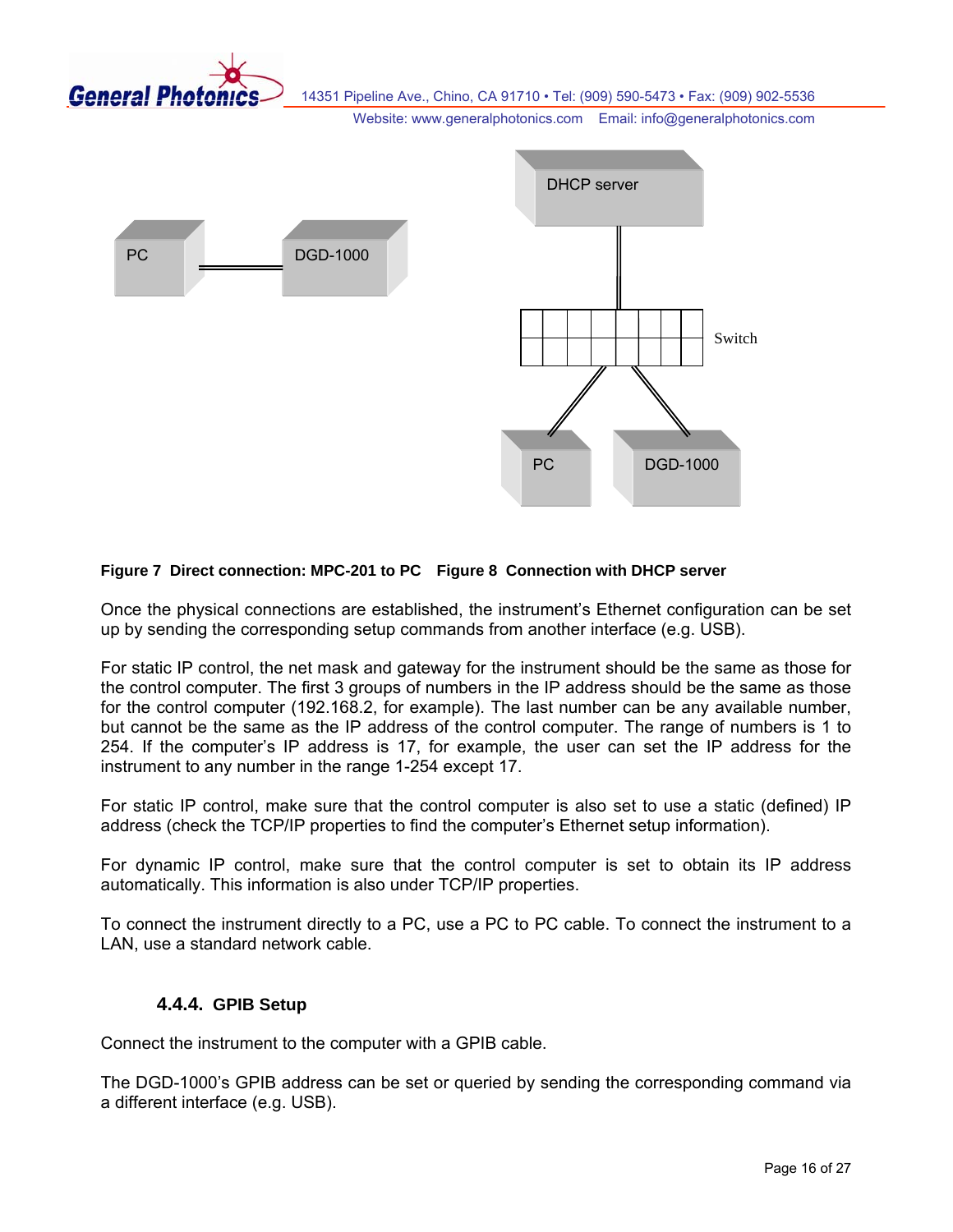

To send commands via GPIB, enter the GPIB address in the communication program being used. The instrument will then be ready to receive commands. The command lists, responses, and error codes are given in section 4.4.1.

To ensure proper communication, use a GPIB cable that is fully compatible with the IEEE 488.1 standard. All GPIB/IEEE 488 interface connections must be made before turning on the instruments.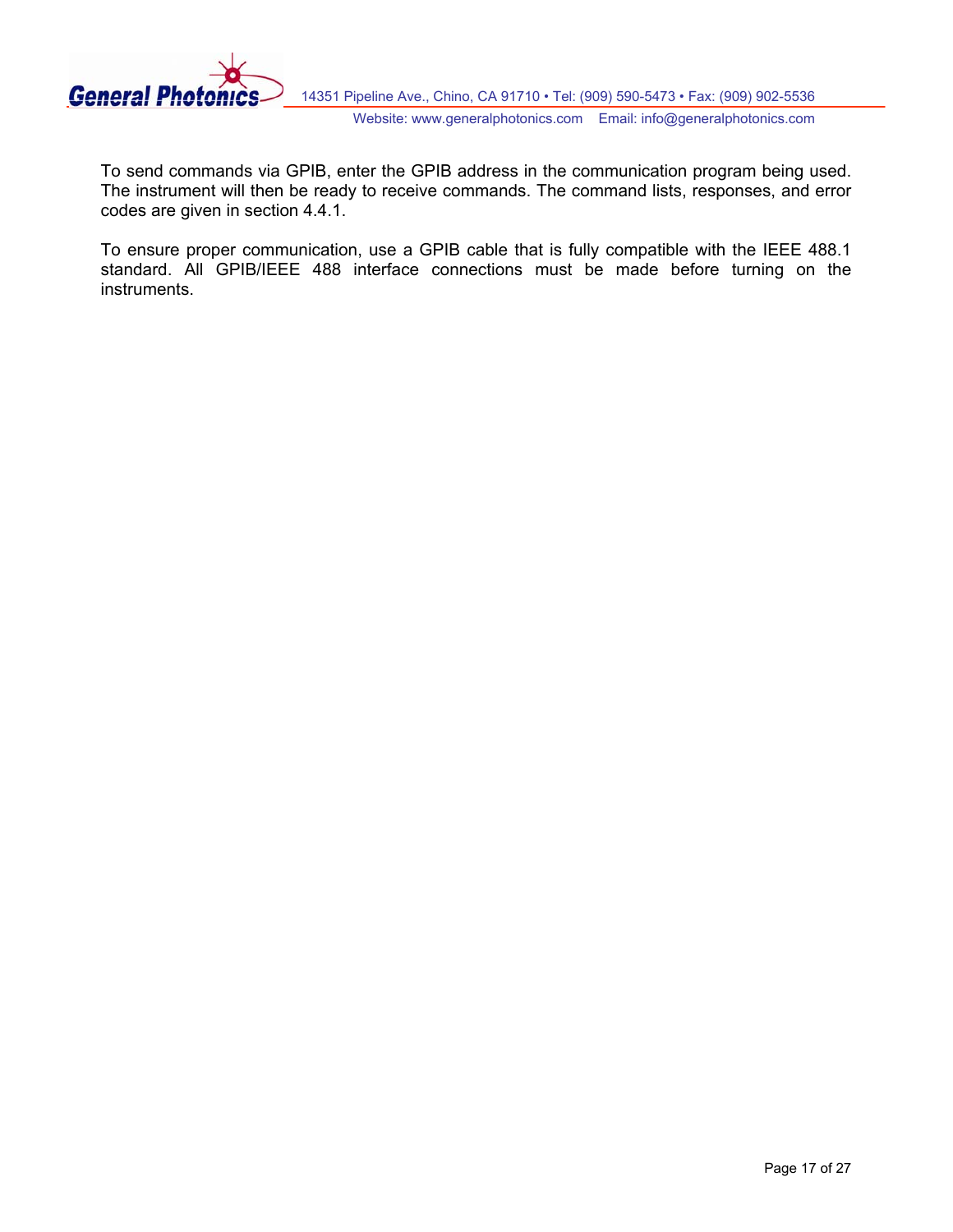<span id="page-17-0"></span>

#### **4.4.5. Control Software**

A LabView control program is provided with the instrument. The interface allows the user to set the output DGD, to set control parameters such as wavelength and DGD/PDL/IL offsets, and to modify the communications setup.

Both the source code and an executable version of the program are provided. The source code serves as a programming example, and can also be modified by the user as needed for particular applications.

# **4.4.5.1. Software Installation**

Computer/System Requirements

Recommended configuration for control computer:

| RAM:              | 8 GB              |
|-------------------|-------------------|
| Hard Drive Space: | 300 GB            |
| CPU:              | i5-4200           |
| System:           | Windows 10 64 bit |

NI Drivers: These drivers are needed to run the executable version of the control program. They are installed automatically by the setup file.

> NI LabVIEW Runtime 2014 SP1 f10 NI-488.2 Runtime 17.0; NI-VISA Runtime 17.0; Note: These drivers will be installed by the setup file.

#### Install control program and NI Drivers

Running the setup.exe file will start an installation wizard. Follow the directions given by the wizard.

The setup.exe file installs the main control program as well as some National Instruments (NI) drivers required by the control program (see list above). It also copies the USB drivers for the DGD-1000 to the control computer's C drive. They can be found in the folders "C:\DGD-1000\USB2Driver\CDM v2.12.18 WHQL Certified-32" and "C:\DGD-1000\USB2Driver\CDM v2.12.18 WHQL Certified-64".

Note that although the USB drivers are copied to the control computer by the setup file, they are not actually installed until the first time the DGD-1000 is connected to the control computer. For most Windows 10 systems, the USB driver will automatically install when the device is detected, but in some cases, it may need to be manually updated or reinstalled.

The following programs/drivers are required to run the LabView source code:

LabVIEW 2014 or above NI-488.2 17.0 NI-VISA 17.0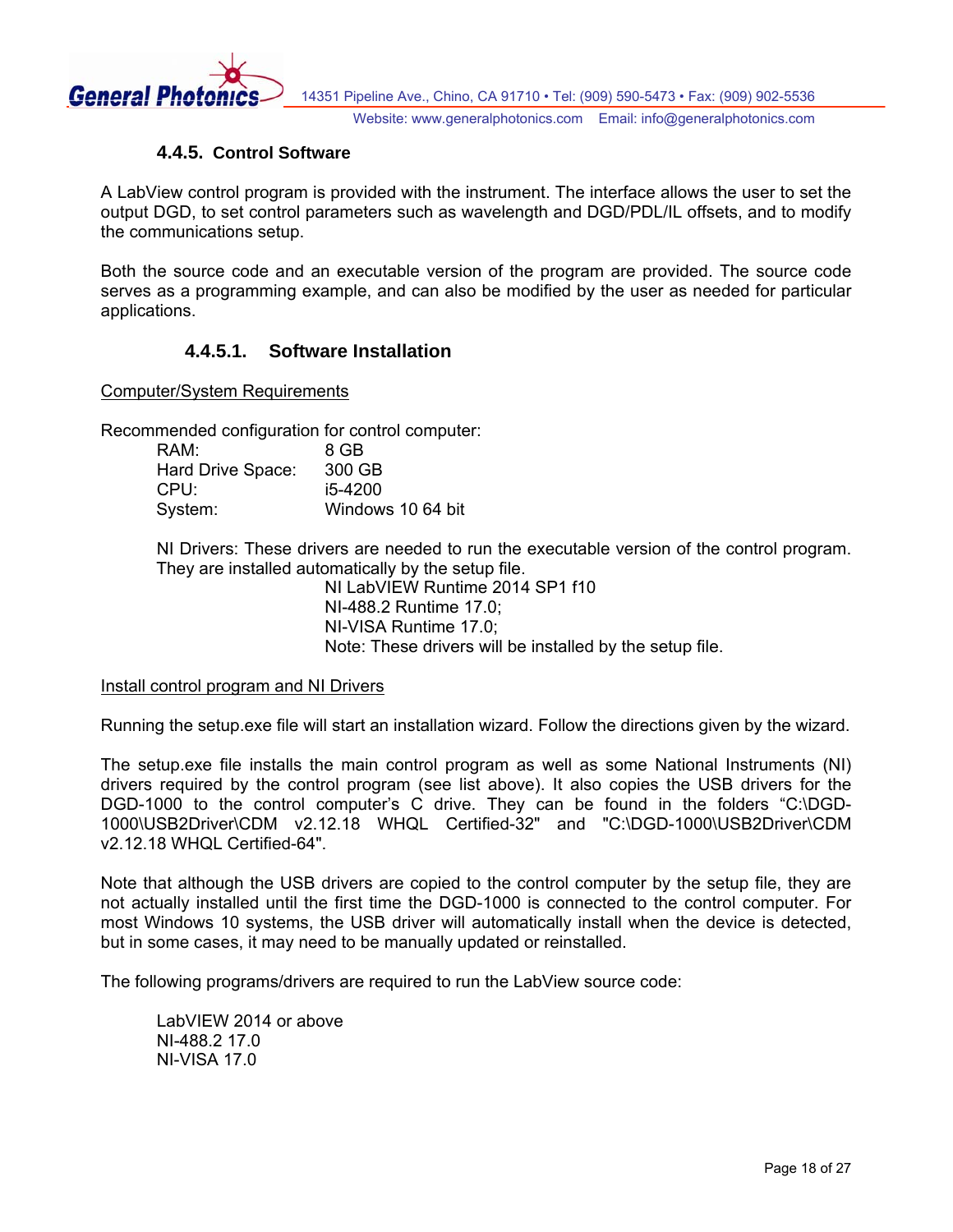<span id="page-18-0"></span>

# **4.4.5.2. Software Interface**

The control software can be used to control the DGD-1000 via USB, GPIB, or Ethernet. Note that, while the GPIB and Ethernet setup can be changed from the control program, they must be changed using a communication method other than the one to be changed. Therefore, if the user wants to change the instrument's GPIB address or Ethernet parameters, it is recommended that the DGD-1000 be connected to the control computer initially via USB as well as via GPIB or Ethernet, so that the USB connection can be used to perform the GPIB or IP setup.

#### VISA Setup

When the program is run, it will open on the VISA setup tab.

| <b>VISA Setup</b> | <b>TCP/IP &amp; GPIB Address Setup Ethernet Connection</b>                                                                                                                                                     |                                   | <b>DGD Control</b>                             | 却<br><b>VISA</b><br>πř |
|-------------------|----------------------------------------------------------------------------------------------------------------------------------------------------------------------------------------------------------------|-----------------------------------|------------------------------------------------|------------------------|
| $\theta$ 0        | DGD-1000 Device List (through GPIB or USB)<br>ASRL5:: INSTR<br>GeneralPhotonics, DGD-<br>1000_V1.0_20190511, SN120700000000<br>GPIB0::5::INSTR<br>GeneralPhotonics, DGD-<br>1000 V1.0 20190511, SN120700000000 | $\bigcirc$ 0<br>ASRL5::INSTR<br>3 | <b>Selected VISA Port</b><br>Response to *IDN? |                        |
|                   | Search DGD-1000                                                                                                                                                                                                |                                   | *IDN?                                          |                        |

#### **Figure 9 Control Program VISA Setup screen**

<span id="page-18-1"></span>The program will auto-detect all DGD-1000s connected to the control computer via USB or GPIB, and will display the corresponding device and port information in the table on the left (marked 1 in the example above). In this example, there is one DGD-1000 instrument (serial number 120700000000) connected to the computer via USB (COM port 5) and GPIB (GPIB port 5). Either connection can be used to control this instrument. If connections are changed or new devices are connected, the "Search DGD-1000" button can be used to refresh the device detection and list the new connections.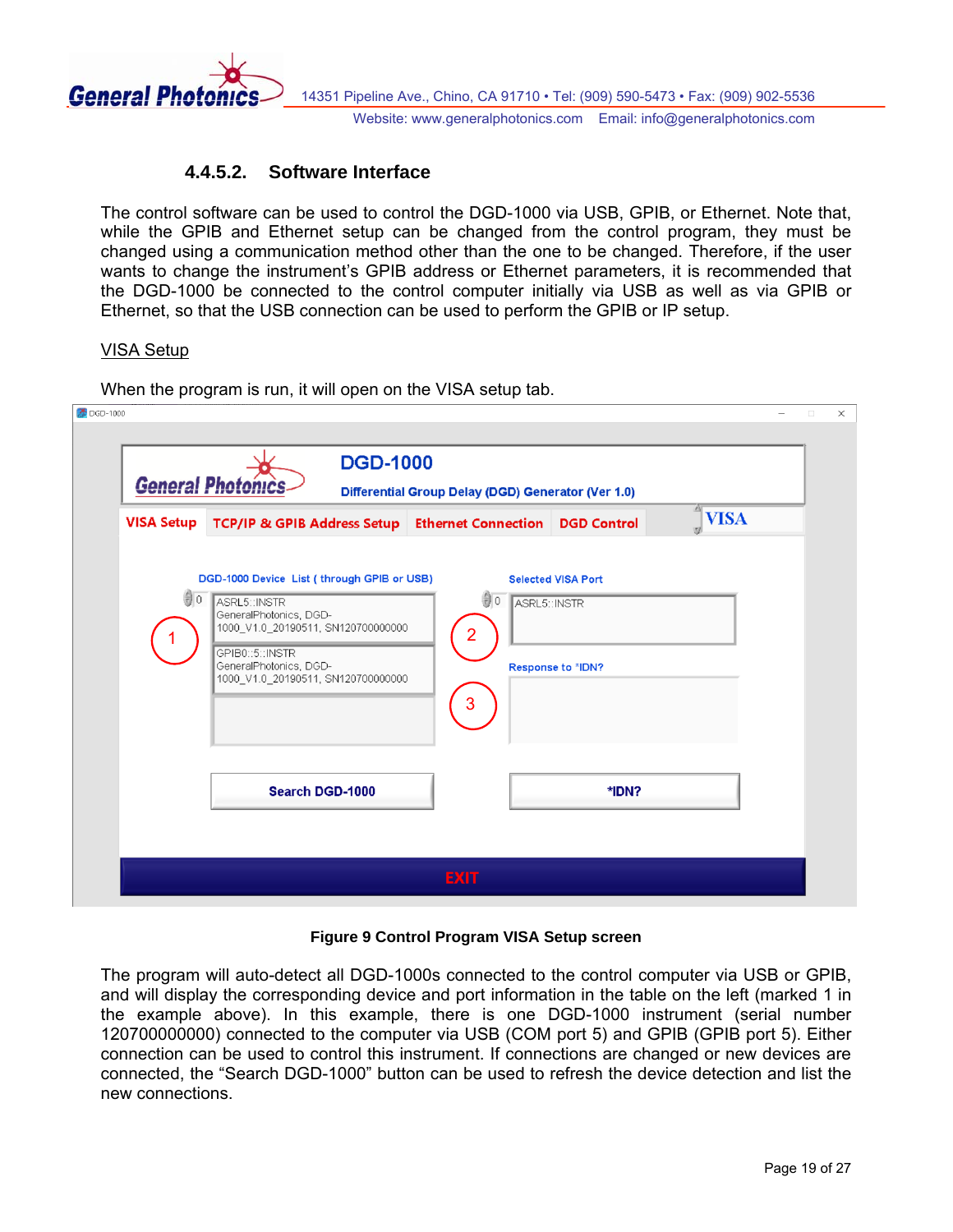

The instrument and port used for communication can be selected using the "Selected VISA Port" section on the upper right side (marked 2 in the figure above). The up/down arrows next to the display box can be used to scroll through available ports/instruments. In the example above, USB port 5 is selected for communication.

To verify that communication has been established with the correct instrument through the selected port, click the "\*IDN?" button on the lower left. This will send the identification query to the instrument and display the response in the "Response to \*IDN?" box.

Note: Selecting "VISA" from the VISA/Ethernet pull-down at the top right of the screen at any time will switch the display back to the "VISA Setup" tab.

| <b>VISA Setup</b> | <b>TCP/IP &amp; GPIB Address Setup Ethernet Connection</b>                                                                                                                                                    |               | <b>DGD Control</b>                                                                                                            | 档<br><b>VISA</b> |
|-------------------|---------------------------------------------------------------------------------------------------------------------------------------------------------------------------------------------------------------|---------------|-------------------------------------------------------------------------------------------------------------------------------|------------------|
| (0                | DGD-1000 Device List (through GPIB or USB)<br>ASRL5::INSTR<br>GeneralPhotonics, DGD-<br>1000_V1.0_20190511, SN120700000000<br>GPIB0::5::INSTR<br>GeneralPhotonics, DGD-<br>1000_V1.0_20190511, SN120700000000 | $\bigoplus$ 0 | <b>Selected VISA Port</b><br>ASRL5: INSTR<br>Response to *IDN?<br>GeneralPhotonics, DGD-1000 V1.0 20190511,<br>SN120700000000 |                  |
|                   | Search DGD-1000                                                                                                                                                                                               |               | *IDN?                                                                                                                         |                  |

#### **Figure 10 Control Program VISA Setup screen with IDN response**

Once this is done, the instrument can be controlled via the selected USB or GPIB port by switching to the "DGD Control" tab.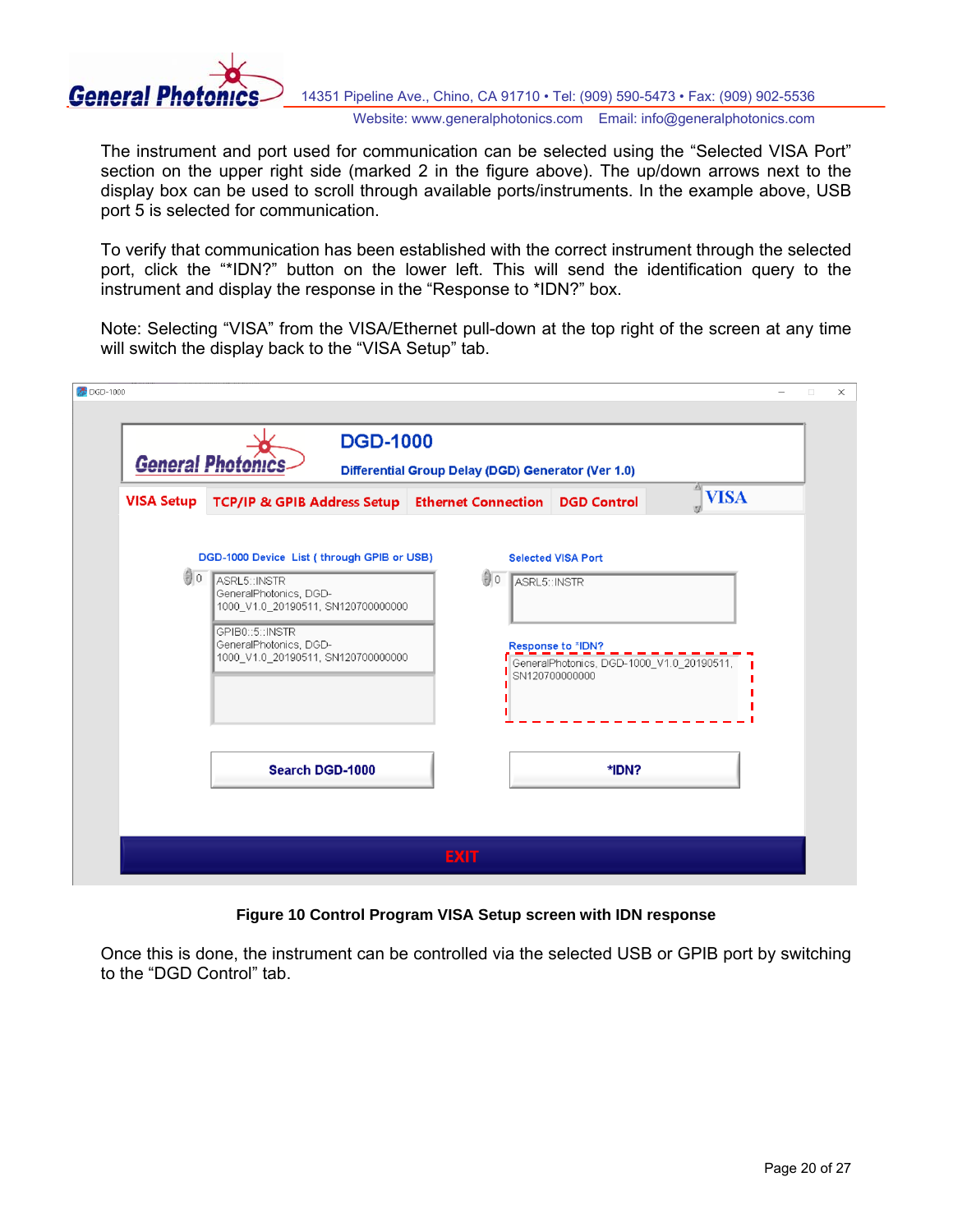

#### DGD Control

This is the main control tab for the DGD-1000. It allows the user to control the output DGD, as well as to set other control parameters.

| <b>VISA Setup</b> | TCP/IP & GPIB Address Setup |                |    | 西<br><b>VISA</b><br>Ethernet Connection (DGD Control) |
|-------------------|-----------------------------|----------------|----|-------------------------------------------------------|
|                   | DGD (ps)                    |                |    | Wavelength (nm)                                       |
|                   | 50.00                       |                |    | 1550                                                  |
|                   |                             |                |    |                                                       |
|                   | <b>Offset Adjust</b>        |                |    | <b>Delay Line Moving Speed</b><br>Movement indicator  |
|                   | DGD Offset 0                |                | ps | $32$ ps/s<br>Ok                                       |
|                   | PDL Offset                  | $ 0\rangle$    | dB |                                                       |
|                   | IL                          | $\overline{0}$ | dB |                                                       |

**Figure 11 Control Program DGD Control screen**

When this tab is first opened, the program reads and displays the current instrument settings. Parameters can be changed by typing a new value in the corresponding box and then pressing ENTER on the keyboard or clicking on the cursor outside of the box that was just edited.

| $DGD (ps)$ :     | Output DGD value.<br>Range: 0-200 ps                                       |                                                                   |
|------------------|----------------------------------------------------------------------------|-------------------------------------------------------------------|
| Wavelength (nm): | Wavelength setting.<br>Range: 1520-1620 nm                                 | Default: 1550 nm                                                  |
| DGD Offset:      | Relative delay offset, used to compensate for drift<br>Range: $-5$ to 5 ps | Default: 0 ps                                                     |
| PDL Offset:      | or perform SOP alignment                                                   | Relative loss offset, used to compensate for drift, generate PDL, |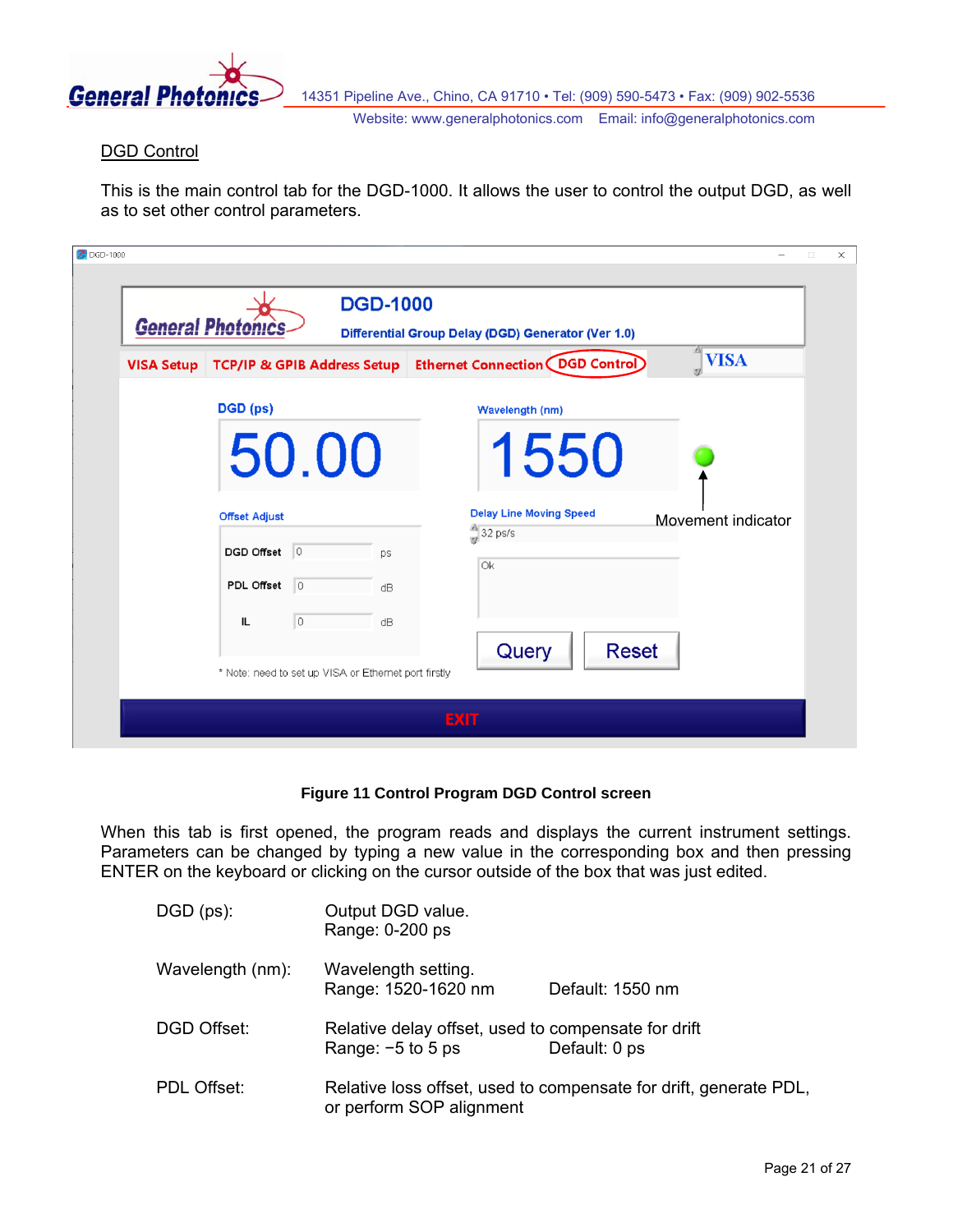

Range: −0.5 to 5 dB Default: 0 dB

IL Offset: Absolute loss offset; can be used to compensate for IL variation with DGD setting Range: 0 to 5 dB Default: 0 dB

Delay Line Moving Speed: pull-down menu to select delay line speed.



Movement indicator: The movement indicator blinks while the delay line is moving and turns solid green after it has reached the new position.

- Query: Reads back and displays current instrument settings.
- Reset: System reset. Restarts the CPU, reestablishes the MDL home position, and resets control parameters to default values. Note that this will also reset the GPIB address to 5 and close all connections. After performing a system reset, it is necessary to return to the VISA Setup or TCP/IP Setup and Ethernet Connection tabs to reestablish communications setup and connections before continuing.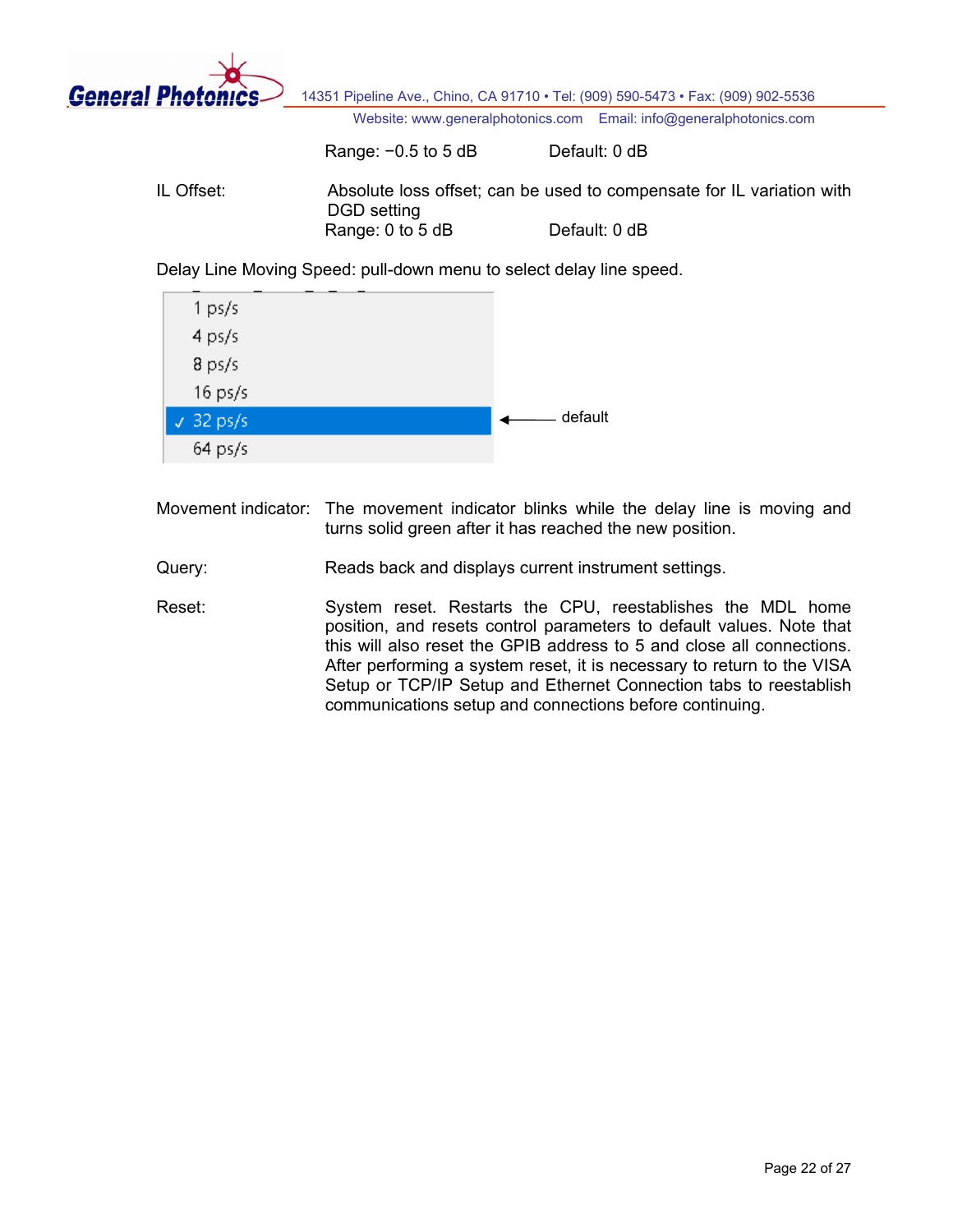

#### TCP/IP & GPIB Address Setup

This tab allows the user to set or query the instrument's GPIB or Ethernet settings. Note that a communications protocol cannot be used to change its own setup (e.g. the GPIB address cannot be changed via GPIB). When this tab is first opened, the program will read back and display the instrument's current GPIB address and Ethernet parameters.

| DGD-1000     |                                                                                                                         | $\times$<br>$\Box$                                                                                                                                                                                         |
|--------------|-------------------------------------------------------------------------------------------------------------------------|------------------------------------------------------------------------------------------------------------------------------------------------------------------------------------------------------------|
|              | <b>DGD-1000</b><br><b>General Photo</b><br>VISA Setup (TCP/IP & GPIB Address Setup) Ethernet Connection DGD Control     | Differential Group Delay (DGD) Generator (Ver 1.0)<br>画<br><b>VISA</b>                                                                                                                                     |
| GPIB Setup → | <b>GPIB Address</b><br>$\frac{2}{3}$ 5<br>Note: USB or Ethenet needs to be connected<br>OK<br><b>Query GPIB Address</b> | TCP/IP Setup<br><b>TCP/IP Mode DHCP</b><br>TCP/IP Address 192.168.1.150<br>Subnet Mask 255.255.255.000<br>Gateway 192.168.001.001<br><b>DNS Server</b> 192.168.001.001<br>Ok<br>Query TCP/IP<br>Set TCP/IP |
|              | <b>EXIT</b>                                                                                                             |                                                                                                                                                                                                            |

**Figure 12 Control Program TCP/IP &GPIB Address Setup screen**

#### *GPIB*

The GPIB setup block on the left allows the user to set or query the instrument's GPIB address. The GPIB address can be changed by typing a new number in the box and pressing ENTER or clicking outside the box, or by using the arrows next to the display to increment or decrement the value.

GPIB address range: 0-30. Default: 5

The indicator will turn off, then turn green after the GPIB address is successfully changed. The "Query GPIB Address" button can also be used to read back the address to verify that it has been changed.

To use a new GPIB address for communication, switch to the "VISA Setup" tab [\(Figure 9\)](#page-18-1), search for available ports, and select the new GPIB address as the active communication port. Then, switch to the "DGD Control" tab.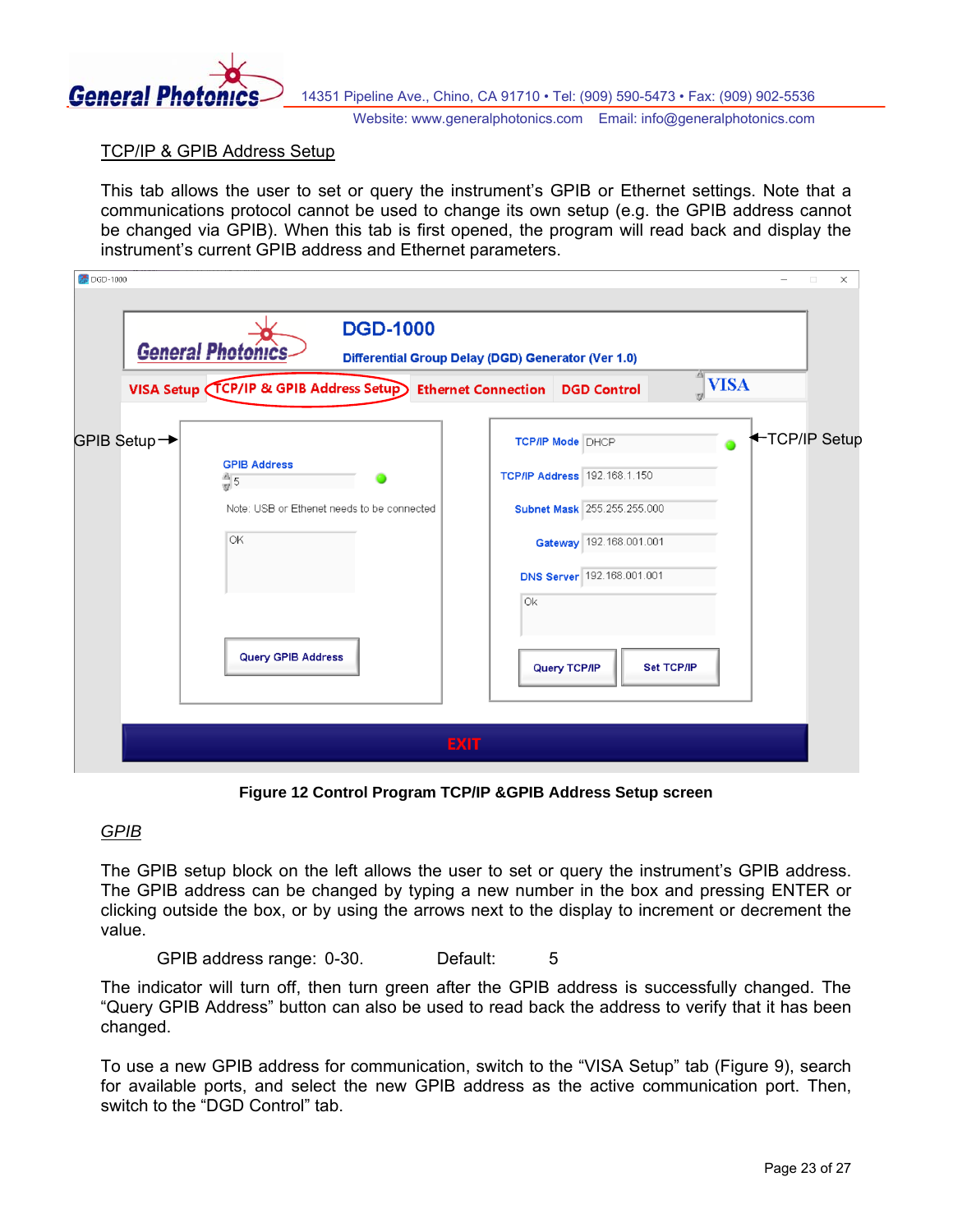

#### *TCP/IP*

The TCP/IP address setup block on the right side allows the user to set or query the instrument's IP setup parameters. The setup must be done before the Ethernet connection can be used to communicate, so for initial setup, the VISA/Ethernet pull-down should be left on VISA, and the instrument should be connected to the control computer via USB or GPIB as well as Ethernet.





#### *Dynamic IP*

In dynamic IP mode, the IP address is not fixed, but is assigned by the DHCP server upon request. To set the DGD-1000 to dynamic IP mode and request an IP address from the server, select "DHCP" from the "TCP/IP Mode" pull-down menu. Then click the "Query TCP/IP" button at the bottom of the screen to read back the TCP/IP parameters. Copy the IP address to use for communication.

Note: If the instrument is unable to obtain a dynamic IP address, then when the TCP/IP parameters are queried, the IP address will show up as 0.0.0.0.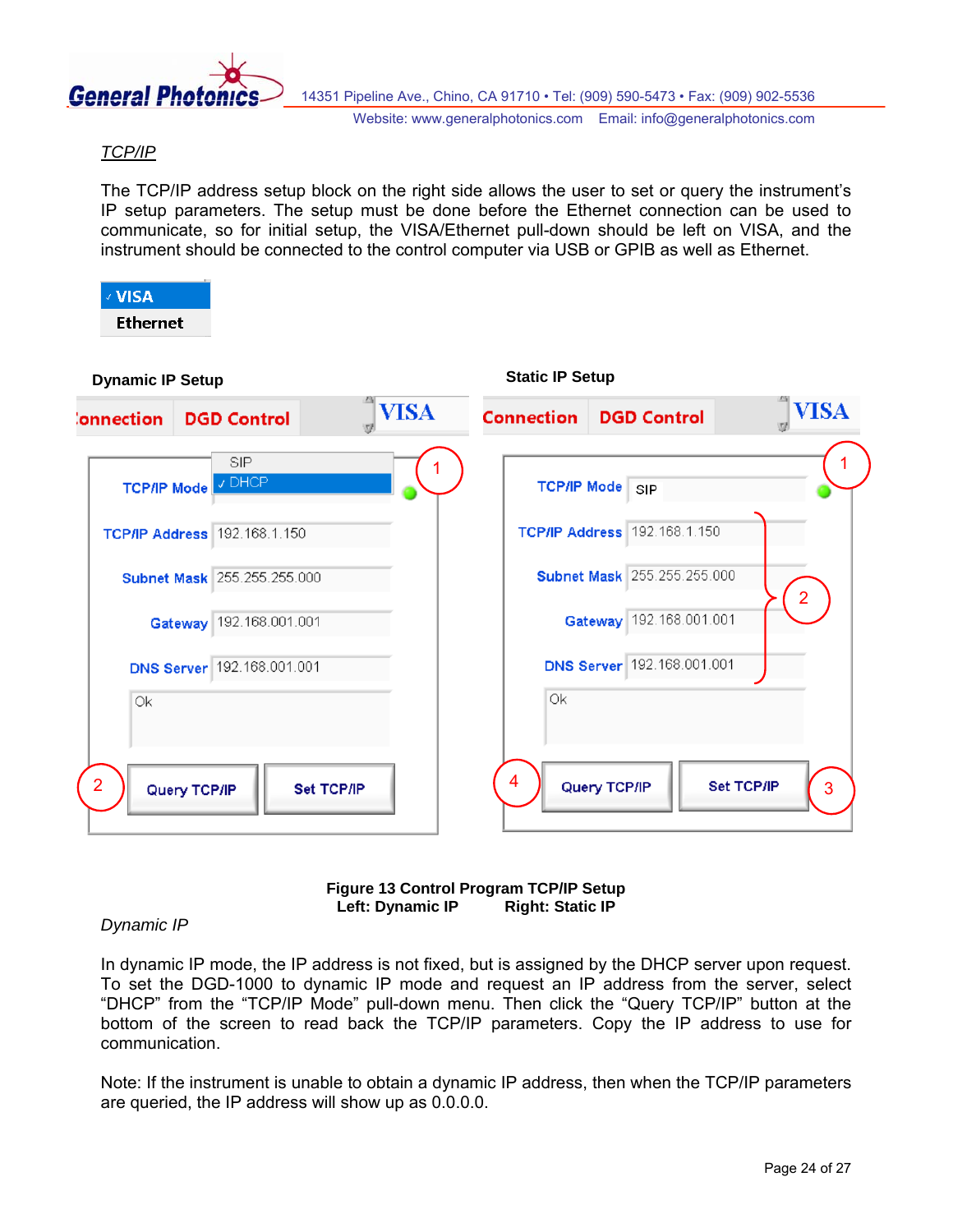

#### *Static IP*

To set the DGD-1000 to static IP mode, select "SIP" from the "TCIP/IP Mode" pull-down menu. Enter the static IP parameters in the corresponding boxes, then press ENTER or click outside of the box after each entry. Click "Set TCP/IP" to set the new parameters. The "Query TCP/IP" button can be used to read back the parameters to verify that they have been successfully updated. Copy the IP address to use for communication.

#### Ethernet Connection

This tab is used to establish an Ethernet connection.

| DGD-1000                                                                                                                                                                                                                 | $\Box$<br>$\times$<br>$\overline{\phantom{0}}$ |
|--------------------------------------------------------------------------------------------------------------------------------------------------------------------------------------------------------------------------|------------------------------------------------|
|                                                                                                                                                                                                                          |                                                |
| <b>DGD-1000</b><br>2<br><b>General Photon</b><br>Differential Group Delay (DGD) Generator (Ver 1.0)                                                                                                                      |                                                |
| 西<br><b>Ethernet</b><br><b>Ethernet Connection</b><br>VISA Setup   TCP/IP & GPIB Address Setup<br><b>DGD Control</b><br>w                                                                                                |                                                |
| <b>VISA</b><br>Succeed?<br><b>DGD TCP/IP address</b><br>192.168.001.150<br><b>Ethernet</b><br><b>DGD Ethernet Port</b> 23<br>GeneralPhotonics, DGD-<br>1000_V1.0_20190511,<br><b>Response to *IDN?</b><br>SN120700000000 |                                                |
| 3<br><b>Connect Ethernet</b>                                                                                                                                                                                             |                                                |
| <b>EXIT</b>                                                                                                                                                                                                              |                                                |

#### **Figure 14 Control Program Ethernet Connection screen**

After setting up the Ethernet parameters from the "TCP/IP & GPIB Address Setup" tab, switch to the "Ethernet Connection" tab. Enter the IP address to be used for communication into the "DGD TCP/IP address" box. (The easiest way to do this is to query the IP setup from the "TCP/IP &GPIB Address Setup" tab, copy the IP address, then switch over to the "Ethernet Connection" tab and paste in the address.) The default port number is 23. In general, this does not need to be changed. Select "Ethernet" from the "VISA/Ethernet" pull-down menu, then click the "Connect Ethernet" button at the bottom of the screen to establish the connection. If the connection is successful, the "connection successful" indicator will turn green and the instrument ID information will be displayed in the "Response to \*IDN?" box.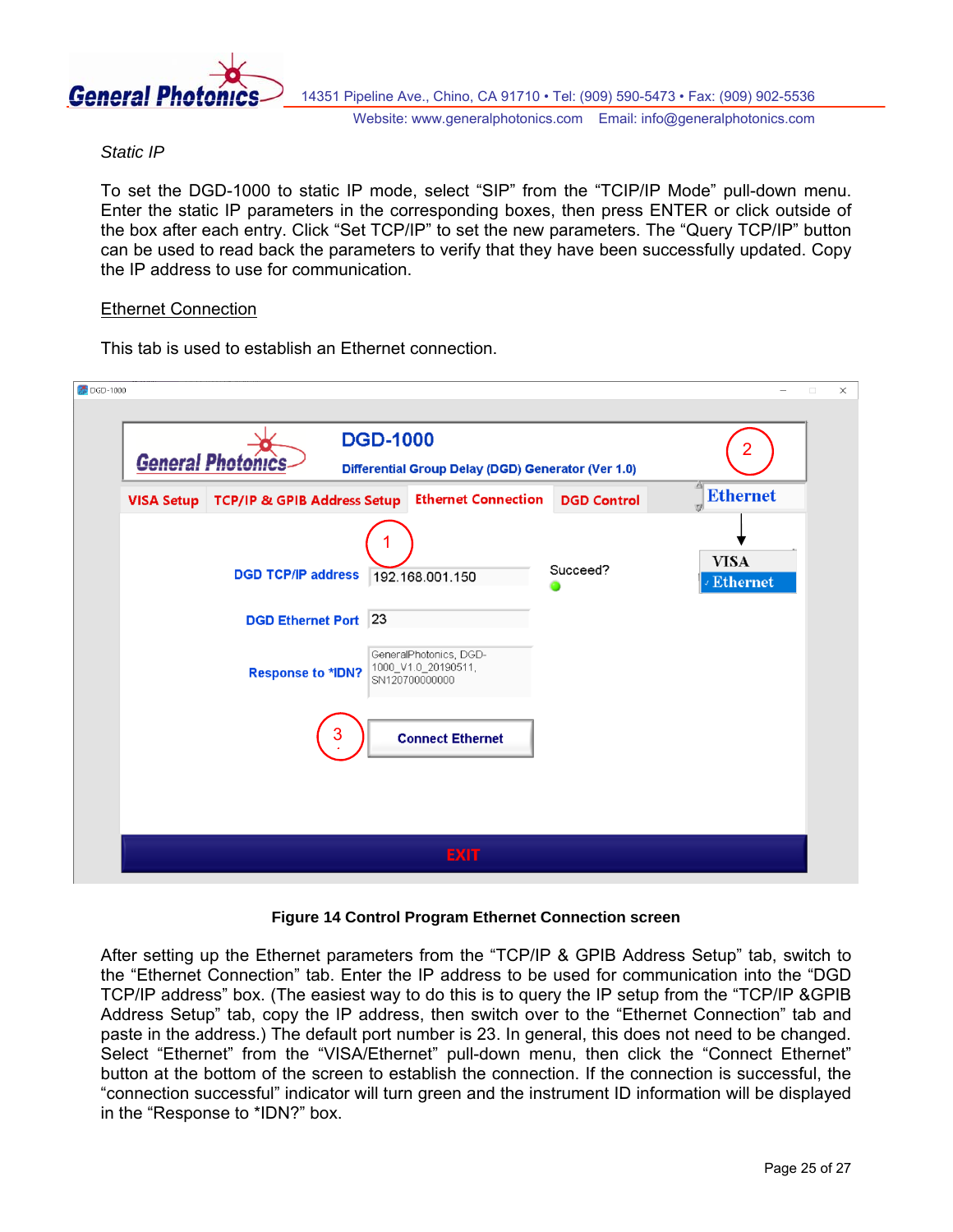

Note: Selecting "Ethernet" from the "VISA/Ethernet" pull-down menu automatically switches the display to the "Ethernet Connection" tab. However, if the user tries to connect via Ethernet without setting up the Ethernet parameters first, the following error message will be displayed:

| Ethernet needs to setup |  |
|-------------------------|--|
| nκ                      |  |

In this case, click "OK" on the pop-up, then set up the IP parameters and establish the Ethernet connection before continuing with DGD control via Ethernet.

#### Exiting the program

At any time when the MDL is not moving, the "EXIT" button at the bottom of the screen can be used to exit the program. When a testing session is finished, the program should be exited before powering off the DGD-1000.